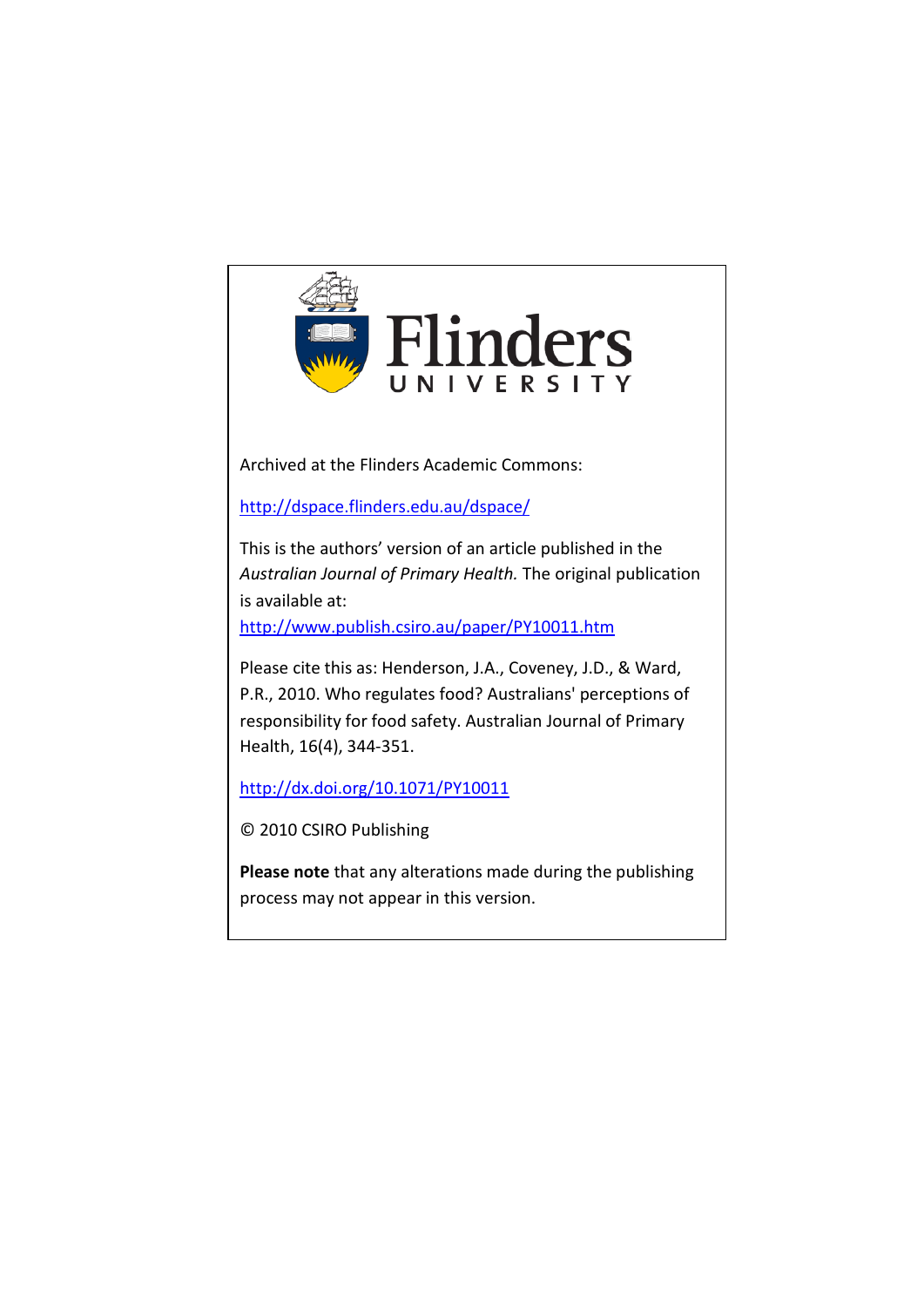#### **Who regulates food? Australians' perceptions of responsibility for food safety**

### **Background**

Food scares have diminished trust in public institutions to guarantee food safety. Food governance in the post food scare era is concerned with institutional independence and transparency leading to a hybrid of public and private sector management and to mechanisms for consumer involvement in food governance. This paper explores Australian consumer's perceptions of who is, and should be responsible for food safety.

## **Methods**

Forty-seven participants were interviewed as part of a larger study on trust in the food system.

## **Results**

Participants associate food governance with government, industry, and the individual. While few participants can name the national food regulator, there is a strong belief that the government is responsible for regulating the quality and safety of food. Participants are wary of the role of the food industry in food safety, believing that profit motives will undermine effective food regulation. Personal responsibility for food safety practices was also identified.

# **Discussion**

While there are fewer mechanisms for consumer involvement and transparency built into the food governance system, Australian consumers display considerable trust in government to protect food safety. There is little evidence of the politicisation of food, reflecting a level of trust in the Australian food governance system that may arise from a lack of exposure to major food scares.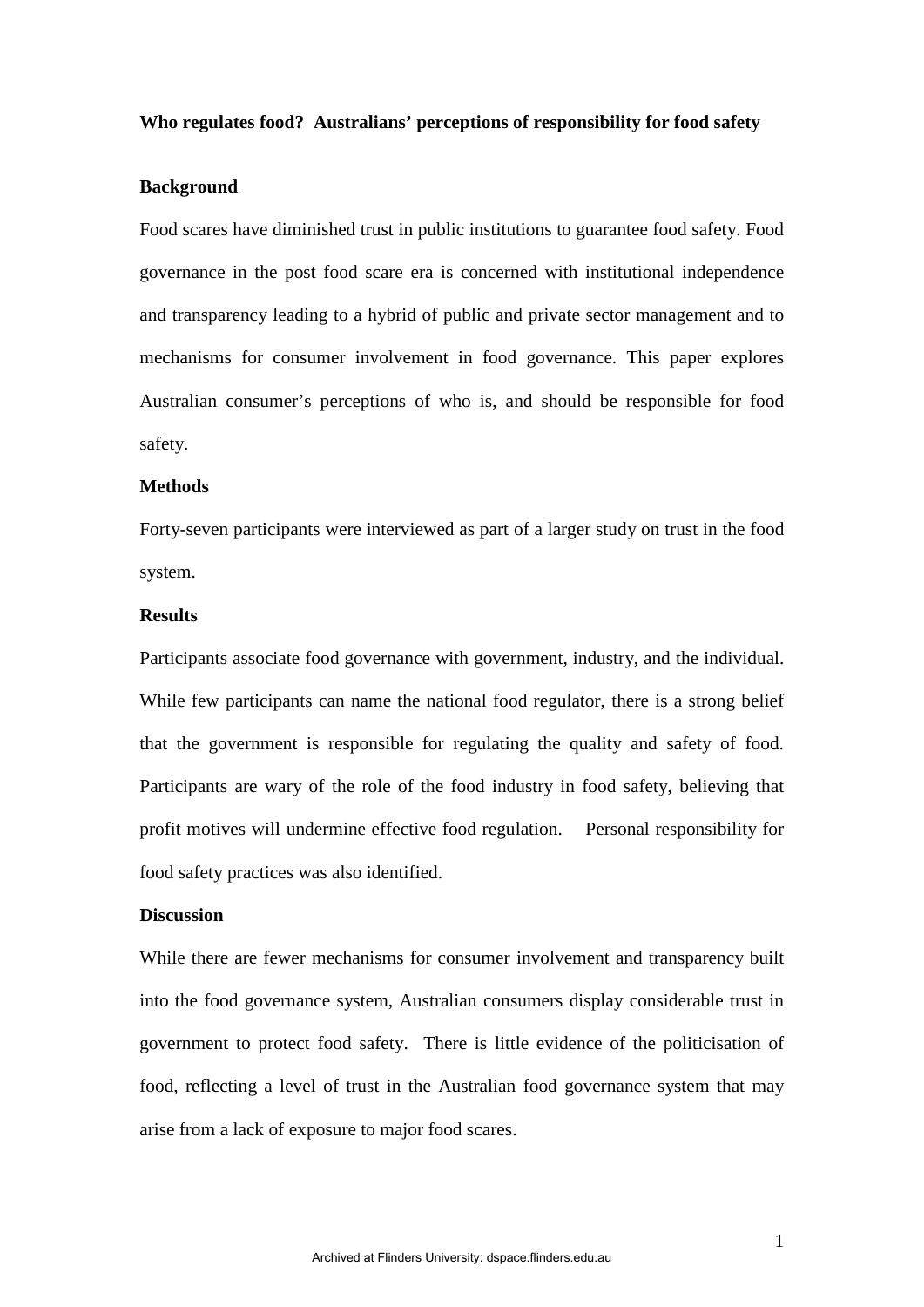#### **Who regulates food? Australians' perceptions of responsibility for food safety**

It has been said that anyone who is fond of sausages and legislation should not watch either being made (Beers 1996). Not surprisingly, perhaps, the regulation of food has received criticism rising by degrees to moral outrage. As food scares have been followed by food scandals - such as bovine spongiform encephalopathy, salmonella, and foot and mouth disease - public trust in food governance has been undermined in some countries (Kjaernes et al 2007; Scott et al 2004; Wales et al 2006; Berg et al 2005; Berg 2004).

While Australia has not experienced food scares of the same magnitude, there is some evidence of diminishing trust in the food supply with 45% of respondents aged 18 years and over more concerned about food safety and quality than five years ago (Williams et al 2004). Unlike Europe, the food fears most often documented in Australia are those surrounding the use of pesticides, food additives and preservatives (Williams et al 2004; FSANZ 2008), with younger people displaying little interest in, or reflection upon, the safety of the food supply (Holmberg et al 2010). While little research has specifically explored trust in food actors and institutions in Australia, data suggests moderate levels of trust in the food regulator, Food Standards Australia New Zealand (FSANZ) and a strong expectation of the role of government in managing food safety (FSANZ 2008)

This paper explores the perceptions of forty-seven participants interviewed as part of a larger study on trust in food, of who is and who should be responsible for food safety in Australia. This data is explored in relation to an emerging trend in both Europe and Australia in which food governance is underpinned by neoliberal ideals of the primacy of the market and market mechanisms, the privatisation of food

2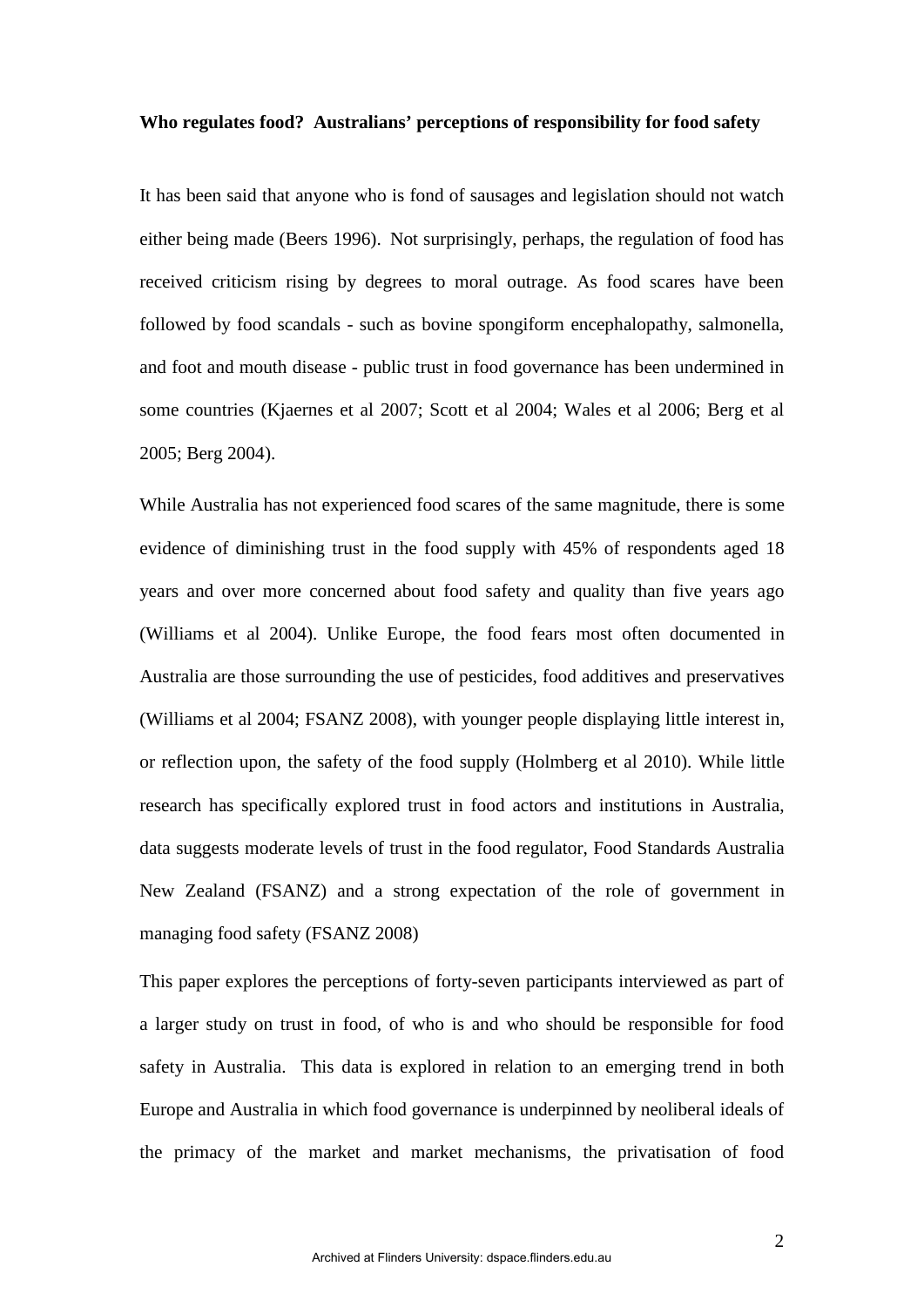regulatory functions, and increasing emphasis upon the rights and responsibilities of citizens (Brown & Gertz 2008; Halkier & Holm 2006). These ideals in turn, place greater responsibility for food safety upon food producers, the food industry and upon consumers (Halkier & Holm 2006; Tanaka 2005; Bergeaud-Blacker & Ferrenti, 2006).

Scholarly research on trust is often presented in academic articles without any formal definition, assuming that readers all share a common understanding (Ward & Meyer, 2009). However, given the vast range of definitions that have been used within literature on the sociology and psychology of trust, the possibility of a shared understanding remains problematic. Therefore, within this study we used an initial definition by Sabel (1993: 1133) whereby "the mutual confidence that no party will exploit another's vulnerability".. However, since this definition implies that trust is merely a product or process of inter-personal relationships between individuals, we also qualify the definition by reference to the idea that to trust others, is to "accept the risks associated with the type and depth of the interdependence inherent in a given relationship" (Shepard & Sherman, 1998). By a 'relationship', we do not limit trust to being an inter-personal or intersubjective outcome. Rather, we view relationships as 'systems of communication' (Luhmann, 1995) between individuals and social systems, and therefore trust is the process and outcome of relationships between individuals-individuals, individuals-social systems, and social systems-social systems.

## *Emerging trends in food governance*

Until the mid 1980s food governance in Europe occurred in a piecemeal fashion in line with national traditions and interests (Bergeaud-Blacker and Ferretti 2006). While customs duties had been removed between Member States of the European Union in 1957 food products were subject to different rules and regulations in different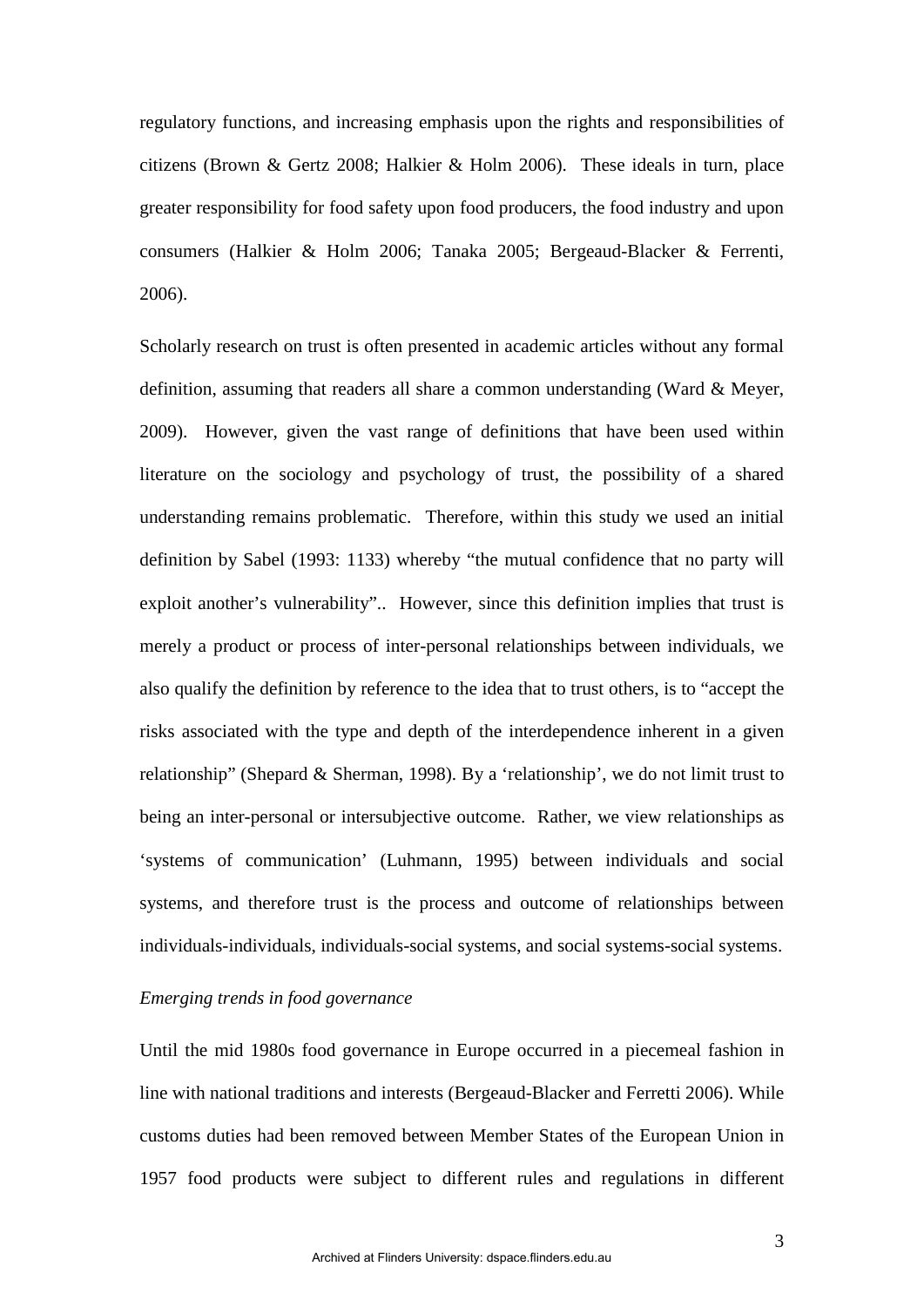countries. From the mid 1980s the European Union's *Principle of Mutual Recognition* enabled the marketing of food products that transgressed national food legislation between Member States unless they posed a threat to public health. This promoted greater conformity in food regulation effectively removing trade barriers between Member States.

Further changes to European food regulatory practices in response to food scares which have undermined trust in existing governance mechanisms occurred in 1990s (Scott et al 2004; Wales et al 2006; Halkier & Holm 2006; Sassatelli & Scott 2001; Halkier et al 2007). The focus of the European Union shifted at this time, from economic efficiencies to consumer protection and risk analysis of food production from farm-gate to table (Halkier & Holm 2006; Bergeaud-Blacker & Ferrenti, 2006). Guthman (2008: 1173) associates this shift with a movement from a "roll-back" neoliberalisation which reduced state regulation towards a "roll-out" neoliberalisation marked by "public-private institutional" governance. Roll-out neoliberalism is associated with models of food regulation based upon institutional independence, transparency, diversity and competitiveness (Halkier & Holm 2006; Tanaka 2005; Sassatelli & Scott 2001). Concerns with transparency contributed to a shift in the public/private divide as the privatisation of public resources and impact of free trade agreements on national food regulatory programs diminished the role for the nation state in food regulation (Halkier & Holm 2006; Guthman 2008). What has emerged is a hybrid of public and private sector management of food governance (Halkier & Holm 2006; Guthman 2008). Diminishing trust in food governance resulted in the establishment of European Food Safety Authority in 2002, an independent agency funded by the European community whose remit was to give scientific advice on food safety and nutrition questions (Bergeaud-Blacker & Ferrenti, 2006). The development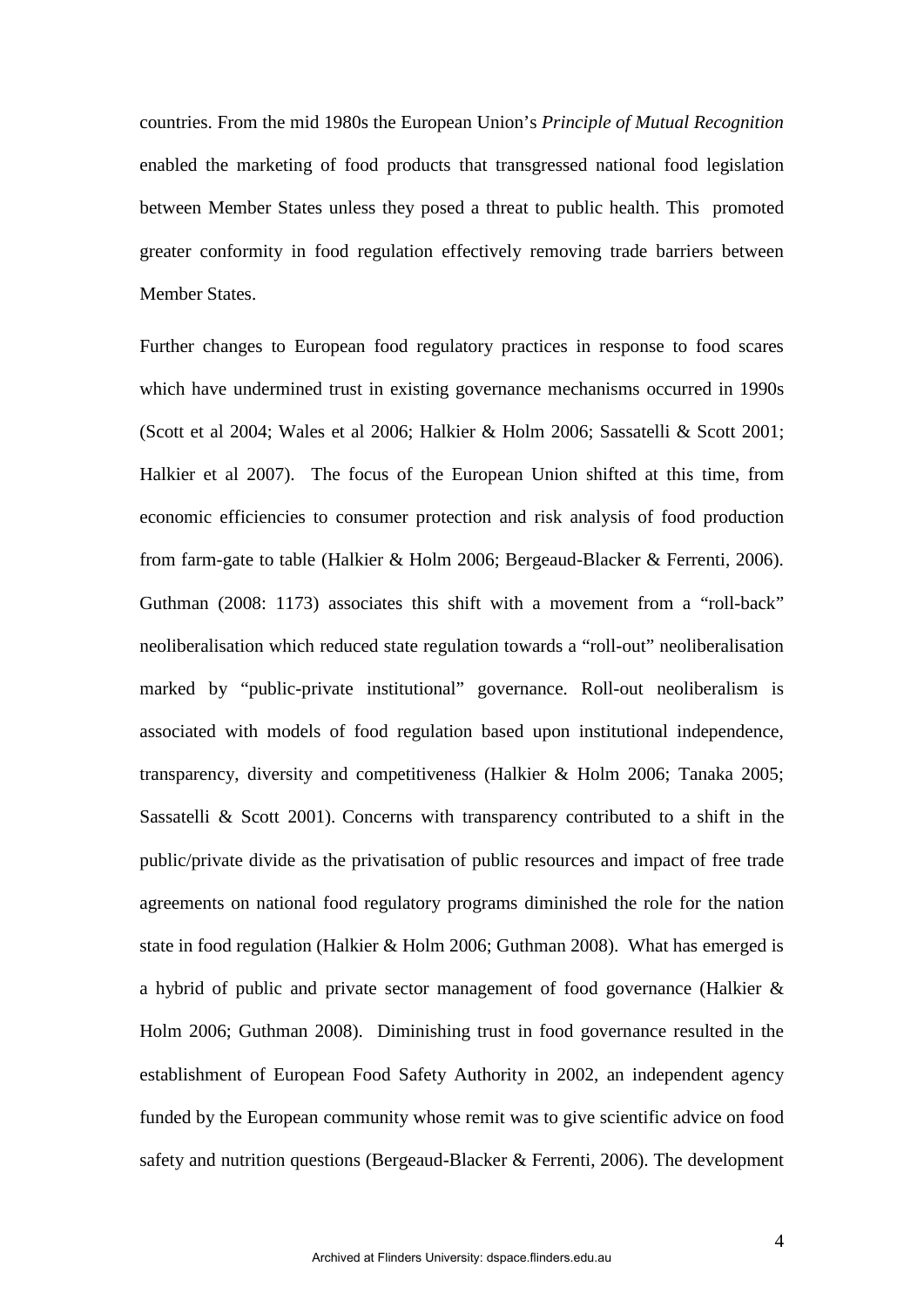of the European Food Safety Authority occurred alongside of increasing selfregulation of food safety by the food industry and the development of voluntary codes of practice (Bergeaud-Blacker & Ferrenti, 2006).

Another response has been the development of mechanisms to increase the role for the consumer in food governance (Halkier & Holm 2006; Bergeaud-Blacker & Ferrenti, 2006; Shaw 2002). Food governance increasingly relies upon consumer sovereignty evident in the "centrality of informed consumer choice" (Sassatelli & Scott 2001: 222). The solution to food safety issues is found in ""responsible" consumers, who are competent, sovereign and individually able to protect themselves" through their routines and choices (Halkier & Holm 2006: 131) leading to greater personal responsibility for food safety. Halkier et al. (2007: 381) argue that this is typified by a form of "political consumerism" which is characterised by mechanisms for consumer engagement with the food regulation system through community consultation and by informed consumption.

The effect of food scares upon trust in public institutions has been felt keenly in the UK where it has contributed to greater involvement of the food industry in managing food safety (Bergeaud-Blacker & Ferrenti, 2006). The UK has now adopted food governance strategies which rely on partnership between government and industry. Food safety has become the responsibility of the Food Standards Agency (FSA), a semi-governmental body with a degree of independence with the goal of protecting public health and restoring confidence in food while supermarkets have been given greater responsibility for the development and maintenance of standards (Wales et al 2006; Shaw 2002). Greater supermarket responsibility for food standards has resulted in the BRC Global Standards which establish norms for food safety and quality control for supermarkets (Havinga 2006) while consumer involvement is encouraged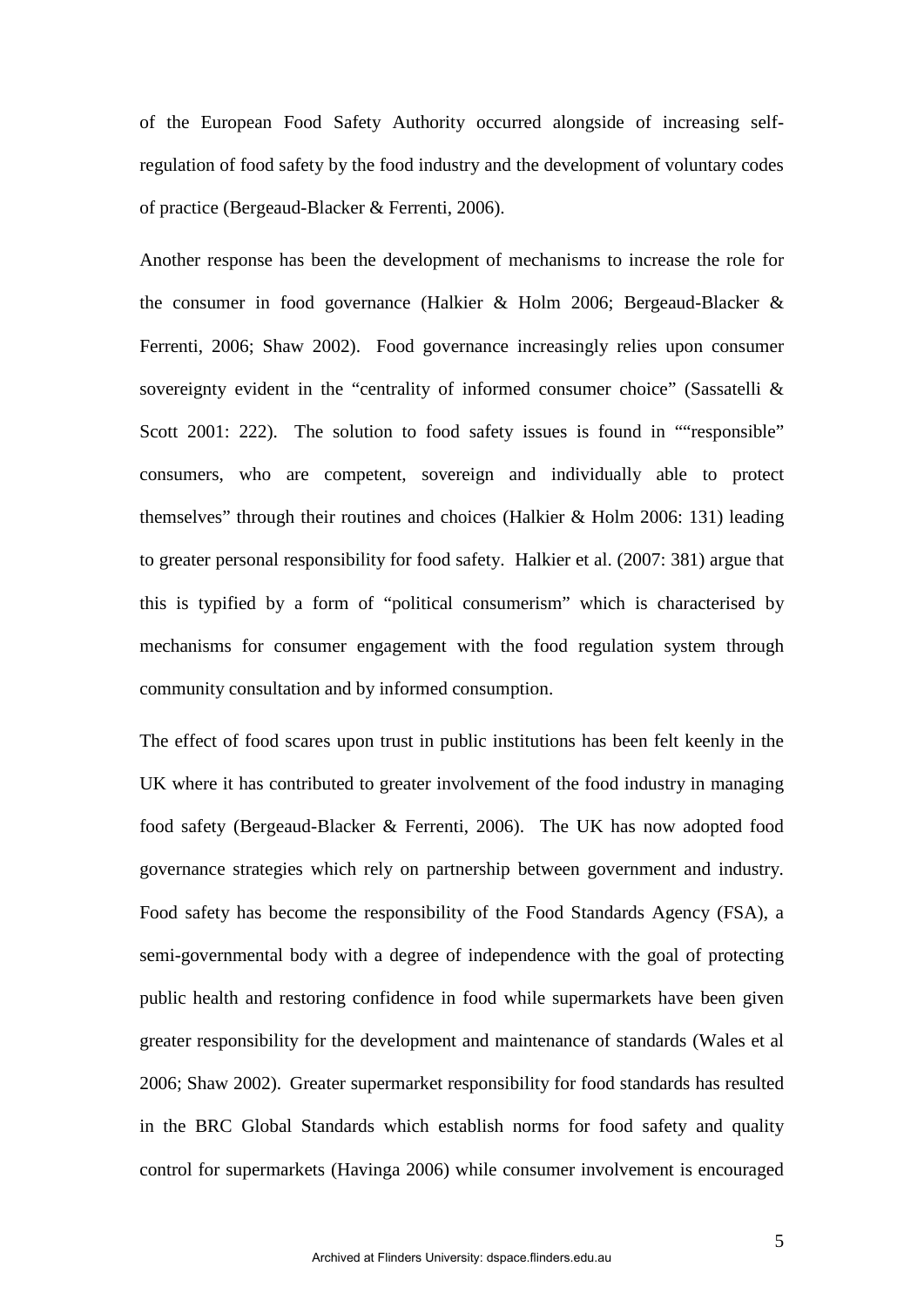through the establishment of a Consumer Committee as part of the FSA (Halkier et al 2007).

Food regulation in Australia in contrast, continues to be fragmented, occurring over multiple levels of governance (Healy et al 2003). The responsibilities of the Federal government include the establishment of standards; importation restrictions and quarantine; and food labelling. State and Territory governments establish food legislation and implement and enforce standards while food inspection is managed by local councils (Healy et al 2003; Hobbs et al 2002; Sacks et al 2008). The establishment of food standards is the responsibility of Food Standards Australia New Zealand (FSANZ), a bi-national semi-governmental regulatory agency which was established in December 2002 (Winger 2003). In contrast to Europe, reform of the food regulatory system was driven by external factors including a need reduce the regulatory burden on the food industry (Blair, 1998) and to remain competitive in the export market (Hobbs et al 2002). Healy et al. (2003) argue that FSANZ was established in response to poor compliance with World Trade Organization treaties govern[i](#page-22-0)ng food safety and free trade<sup>i</sup> which require that Australia ensure protection of public health without restricting trade (Martin et al 2003). As such, FSANZ adopted a preventative approach to food safety reflected in legislation which defined what should be achieved rather than how it should be achieved (Martin et al 2003). This approach is evident in a movement from standards for specific foods to more general standards applying across food groups. Gruber et al. (2003: 368) view this approach as an attempt to encourage innovation through reducing "the regulatory burden on the food industry." A preventative approach to food safety is also reflected in a move towards co-regulation of food production methods through greater self-regulation of food hygiene by the food manufacturing industry (Hobbs et al 2002; Winger 2003).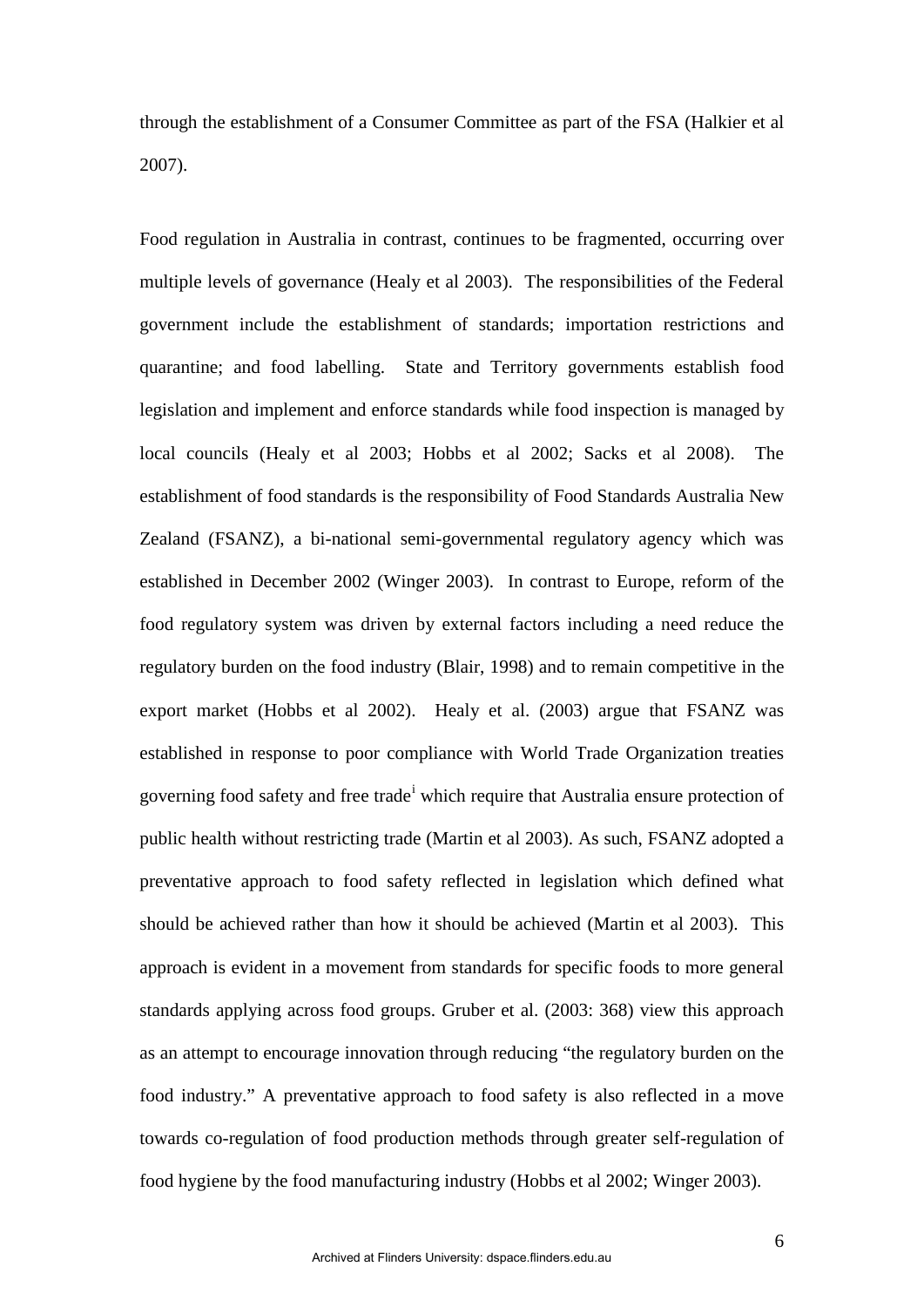The establishment of FSANZ also coincided with more comprehensive food labelling requirements in response to consumer demands for more information to enable informed food choices (Winger 2003). There is however, less evidence of direct mechanisms for consumer involvement in food governance than in the UK. While the *Principles and Protocols for the Development of Food Regulation Policy Guidelines* endorsed in 2008, make provision for stakeholder and consumer consultations, formal consultation mechanisms are not built into the food governance system. The Australian food governance systems appear to be less streamlined than other jurisdictions with possible problems in consumer understanding and interaction with relevant bodies and stakeholders. Whether Australian consumers do understand the food system, - who governs and who is responsible for food regulation - is the focus of research reported here.

#### **Methods**

Data for this study were collected through 44 semi-structured interviews with 47 participants.<sup>[ii](#page-22-1)</sup> Participants were aged between 18 and 65 years and chosen on the basis of being the primary shopper for the household as earlier research suggests that these people are more likely to consider the safety and quality of their food (Coveney 2006). The study used purposive sampling techniques to attract participants who are information rich (Patton 2002). Popay et al (1998: 346) argue that one of the markers of quality in qualitative research is sampling via relevance; that is choosing a sample which produces "the type of knowledge needed to understand the structures and processes within which the individuals or situation are located". The sample for this study was stratified by location, age and gender. Participants were sought from three locations: from the high socioeconomic status (SES) eastern suburbs  $(n=17)$  and low

7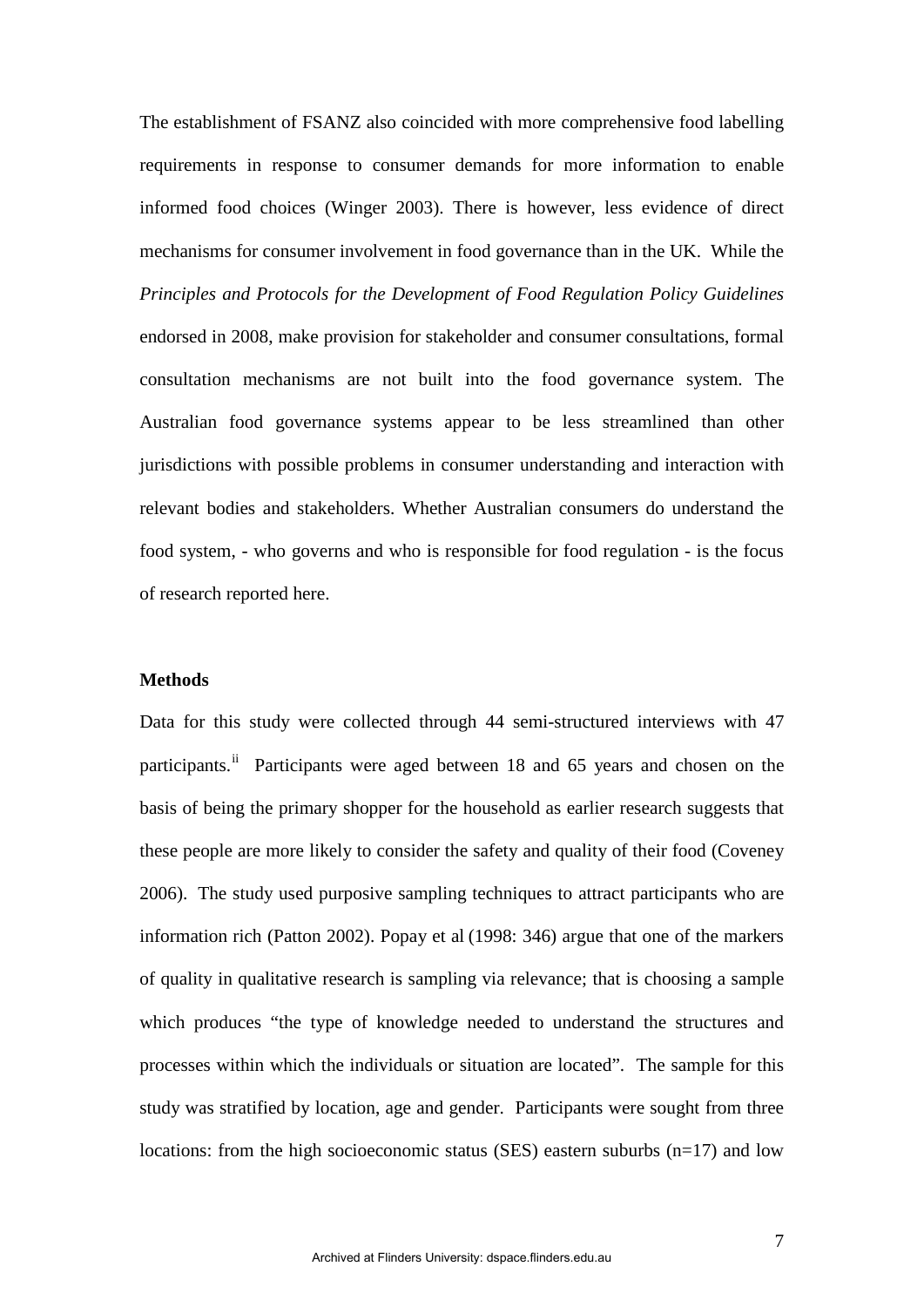SES southern suburbs of Adelaide (n=16) with a third group of participants drawn from rural South Australia (n=14) as existing research (Lupton 2003; Shilling 2002; Ward 2006; Ward & Coates 2006) suggests that reflexivity is stratified by class. As Shilling (2002: 634), states "different patterns of socialization result in class-based orientations towards symbolic knowledge which affect the degree to which the social world is seen as open to individual intervention." Rural participants were sought as their access to food outlets is more limited. Four rural participants were recruited from areas surrounding Adelaide and ten from the mid North of South Australia, a region approximately 230 kms north of Adelaide.

The sample was also structured by age as both Lupton (2005) and Green et al (2003) found that younger participants were less concerned than older participants with food issues and were more likely to take risks in terms of food choice and health. The participants for this study were spread evenly across the age range, with the largest group aged 40-49 years  $(n=13)$  and smallest groups aged 30-39  $(n=8)$ . As degree of trust in food has also found to be related to gender (Green et al, 2003; Lupton 2005) both female and male participants were sought, however the requirement that participants be the primary shopper resulted in the recruitment of more females than males (13 males and 34 females). Ethics approval for this project was gained through the Flinders University Social and Behavioural Ethics Committee (SBREC4185).

Participants were primarily recruited via a random sample that was drawn from the electronic white pages (an electronic record of listed phone numbers). As participation was voluntary, the sample used was a convenience sample (Neuman 1997). Drawing names from the electronic white pages failed to elicit younger participants who often use cell phones rather than maintain a home phone service. Younger participants were recruited through flyers on campus at Flinders University in the first instance with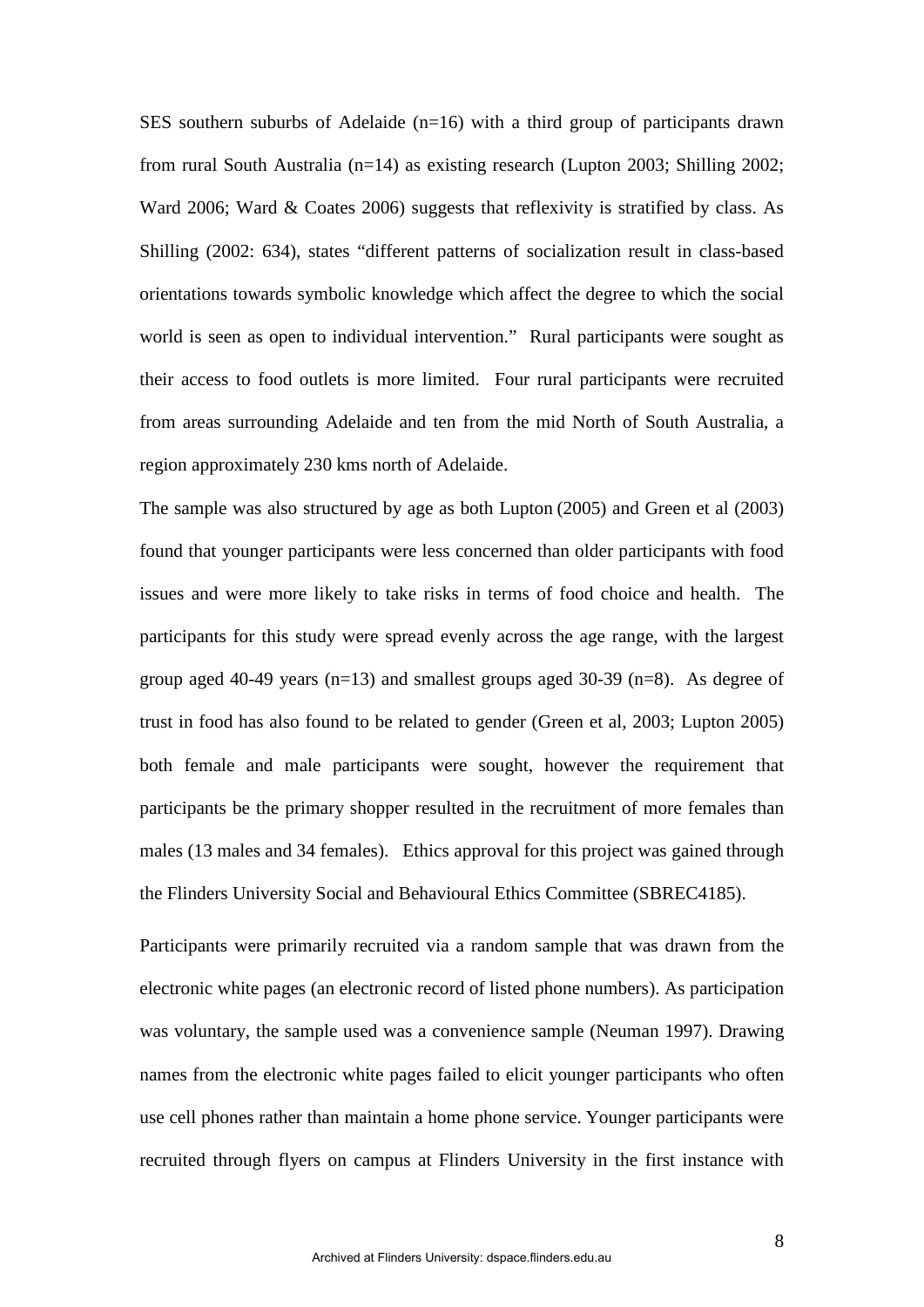additional participants gained through snowballing. Participants from farming families were also actively recruited through snowballing as earlier interviews indicated that farmers held different views on food regulation to other participants.

The interviews were of approximately one hour duration and addressed issues of food choice; information about food; food safety; governance of food; trust in institutions and level of trust in food. The data for this paper is primarily drawn from discussion of food safety and the governance of food. The interviews were audio-taped and transcribed verbatim.

Data were analysed using techniques from grounded theory, which seeks to provide a depiction of reality through allowing the theory to emerge from the data (Straus & Corbin 1998). The data were initially coded using open codes. Open coding is the stage of analysis that relates specifically to the naming, labelling and coding of phenomena through close examination of the data. In this way, the transcripts are read, and re-read, and each discrete incident, idea or concept is labelled. Similar incidents or ideas are given the same label, thereby allowing comparison both within and between transcripts (Strauss & Corbin 2004). The next stage is axial coding which makes links between the concepts (Strauss & Corbin 1998) In this stage conceptual labels are grouped under common themes (called categorisation) – this makes the data analysis more manageable. It is then more feasible to compare categories within and between transcripts, allowing us to look for similarities and differences (Strauss & Corbin 2004).

## **Results**

9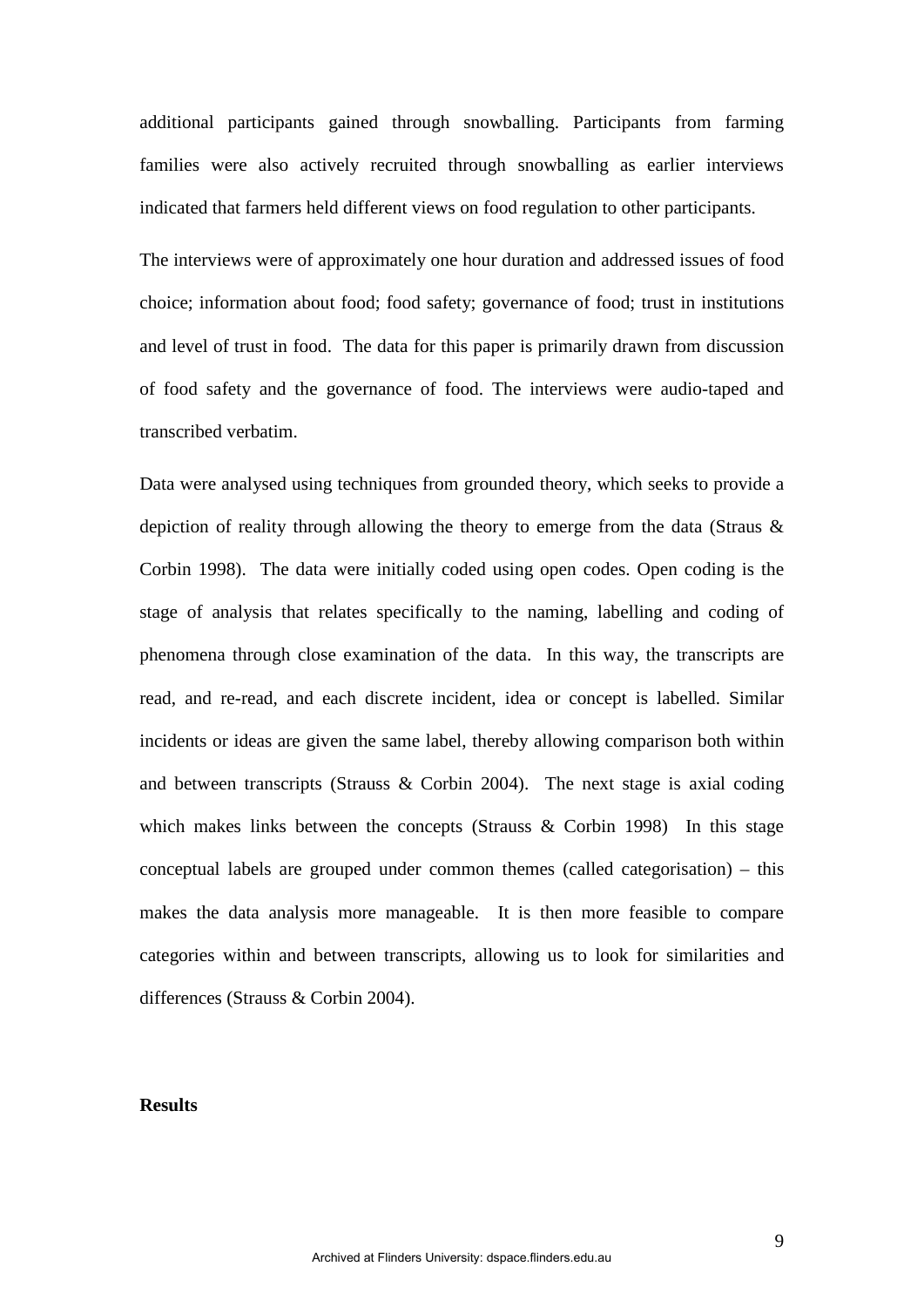Data analysis elicited three themes in relation to who is responsible for governance of food pertaining to the role of government; role of industry and personal responsibility for management of food risks.

### *Role of government*

In general, the participants had given little thought to food regulation. This perspective is exemplified by one young man who states that "I haven't even thought who is in charge of making sure that food is safe or who actually polices it"(L1). For some, this arises from the assumption that the safety of the food supply can be taken for granted. One young woman states for example, "my experience and perhaps the experience from many others [is] that you are not really too concerned about regulation and certain standards" (L2), leading participants to assume that when needed the resources will be available. As one participant puts it:

I'm aware that there's someone out there doing the job but no I couldn't tell you what the name or who the name of them was or who I'd have to contact, I'd have to jump on the computer and find them (J3).

The majority of participants in this study believe however, that food regulation is a governmental responsibility. One younger woman from rural South Australia exemplifies this belief stating: "[y]ou'd think it's some government department but I do not know. That's so hidden. I suppose it's not hidden but it just happens, your food ends up on the shelves" (J34). Responsibility for food safety is most commonly attributed to a Health Department with little recognition of the responsibilities of different levels of government. One woman from the eastern suburbs states that "I'd like to think it's a Federal thing and the Health Department, but I wouldn't know exactly" (J27). Others cite the role of regulatory bodies. Another woman from the eastern suburbs notes "I imagine there is a regulatory board somewhere there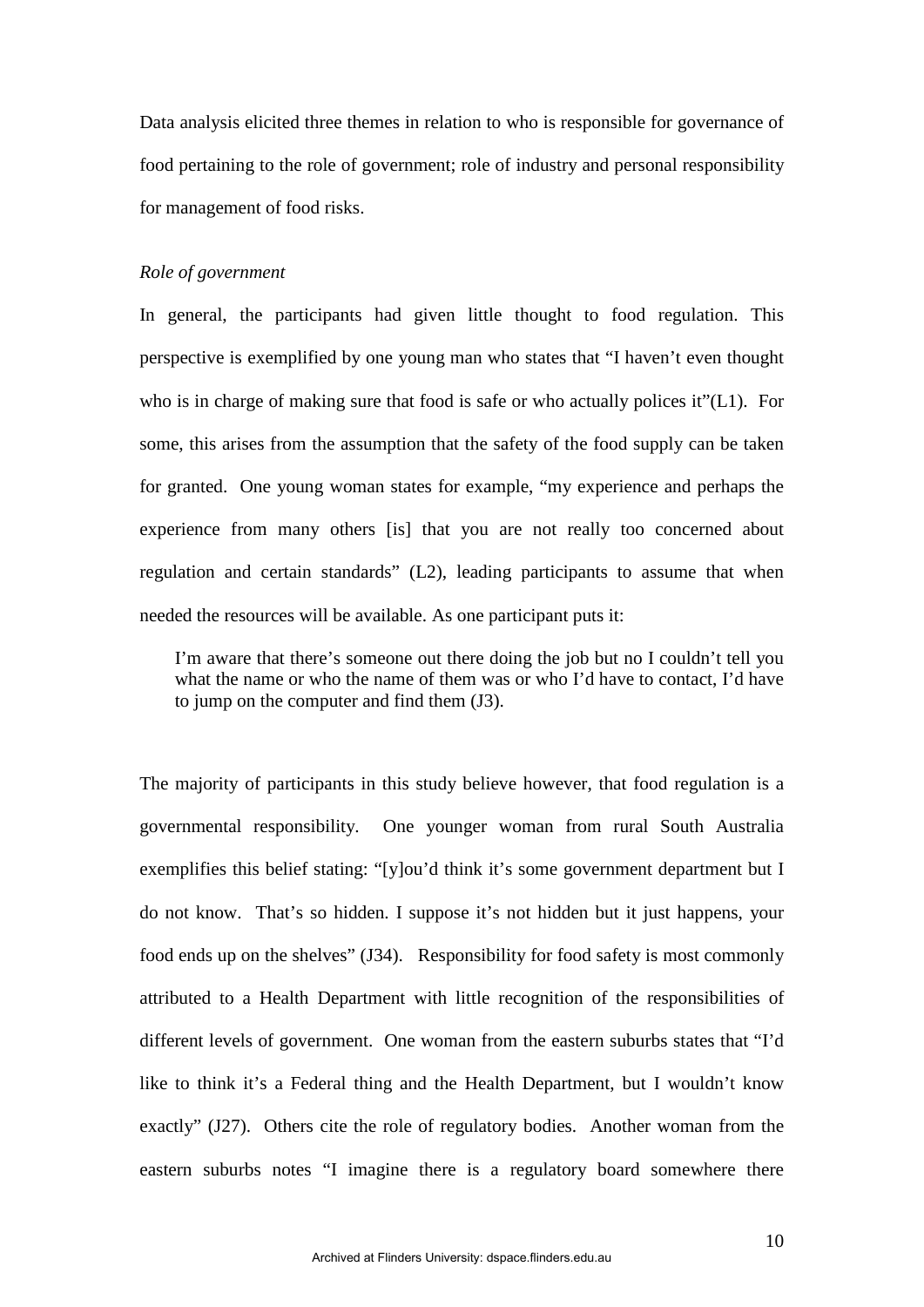overseeing the whole lot" (J20). A number of participants had some awareness of FSANZ. A younger woman states: "I don't know the name like clearly, there is a body that is responsible for food regulation standards but I do not know what they're called" (L8). Only one participant could name FSANZ and describe their role.

I know there's a regulatory body for both Australia and New Zealand and they have certain control over the food standards and also the standard of food as I said before we have the standard of food of what pesticides and things like that you can put on things and so they you know put in, have been put into that (J9).

Despite lack of specific knowledge there is general agreement that the responsibilities of government in relation to food regulation are the establishment and policing of food standards, quarantine and food inspection. This view is exemplified by one woman who when asked what she perceived the government's role to be stated:

I would assume that they are meant to be regulating and checking on what foods are on the shelves and the label and that they'd be sending out health inspectors to different places to make sure it's safe to eat and health and that. That's what I'd assume (J13).

The government is generally viewed as doing this well. A woman from the eastern suburbs states that "I know that Australia has reasonable high hygiene standards and standards in general manufacturing and processing of food" (J18). Despite a high level of confidence in standards and legislation there is some reservation about the policing of standards related both to resourcing of food safety but also to flexibility of the standards. One women notes that "they can always put the guidelines down but they're only going to work if you've got somebody who follows them up to make sure that they happen" (J27) while another states that:

The legislation is good. It's the implementation that it falls down in because of the lack of resources put into it. You know, it's all very well you can write a piece of legislation but if you don't have the backup to it, it's not going to work as well as it should. (J9)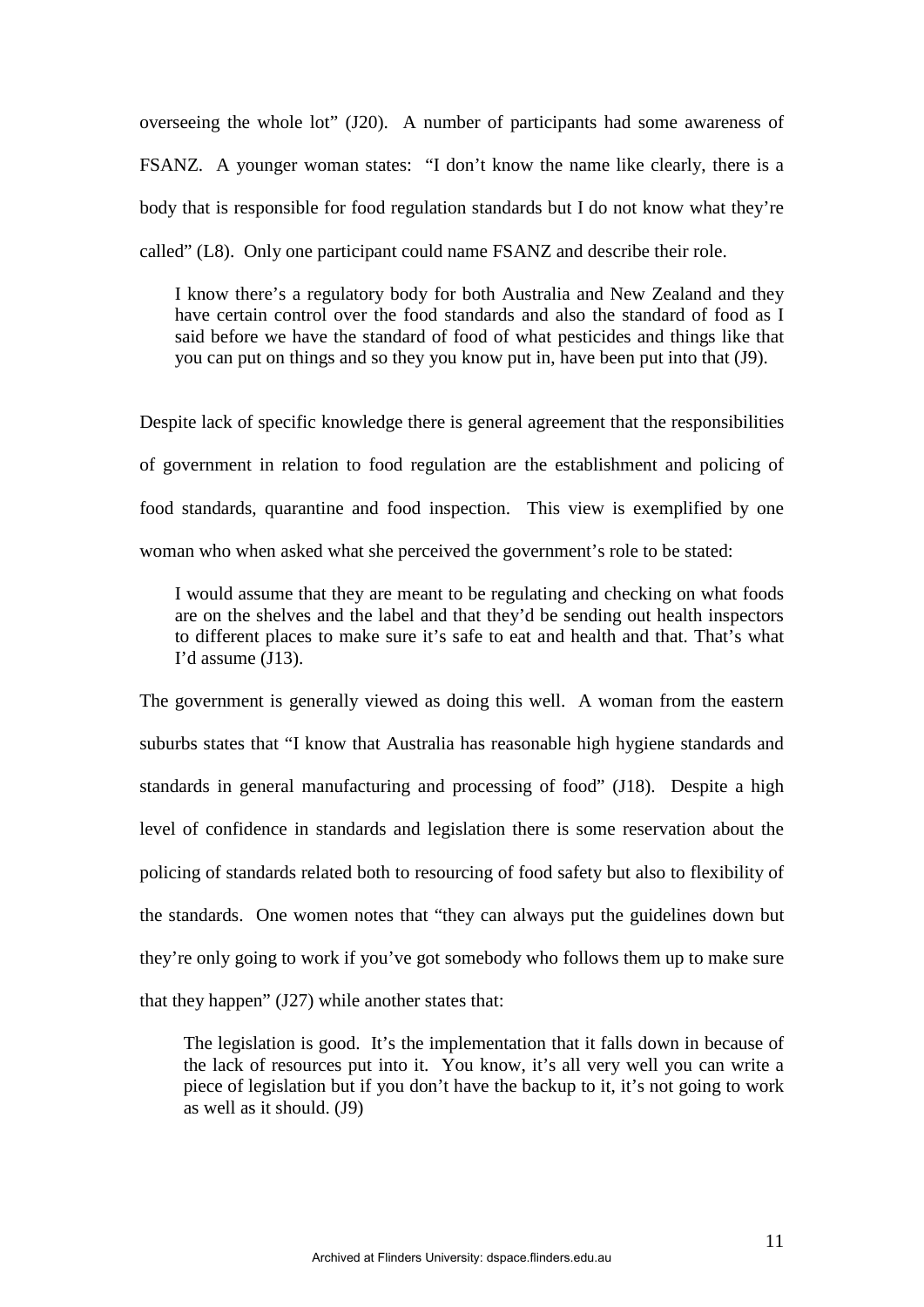#### *Role of industry*

Participant's perception of the role of industry in food regulation is less clear cut. There is a perception that both food manufacturers and food outlets have a responsibility to meet external standards.

I would also assume that they are governed by some other regulations or standard imposed by the national body, they have to obviously comply with the local level, but also meet the requirements (L2).

There are also strong consumer expectations that food outlets will be clean and that proper manual handling procedures will be observed. A woman from the Eastern suburbs states "[t]he main thing that I don't like is when you go to buy a sandwich or something and they've got rubber gloves on but then they handle the money with the gloves straight afterwards (J22). Food outlets are viewed as having a responsibility to train staff in safe food handling practices. A male participant with a history of management of supermarkets when discussing his last employer says:

The management would have to do food hygiene, food handling, all your department managers, fresh food people, we'd send them all off to training courses to get a food hygiene certificate so yeah it was pretty strict (J15).

Participants also cite the role of supermarkets in ensuring food is stored at the right temperature and is not out of date. Many noted that supermarkets circulate stock and sell food that is close to 'use by' dates at reduced prices.

Participants display greater reluctance to accept industry self-regulation of food safety standards by both food producers and retailers. Few when questioned about the privatisation of food regulatory functions believe that regulatory functions should be in industry hands. Many question the profit motives of private industry. A woman from rural South Australia says "…if you privatise a lot of things then it becomes just for money gain for shareholders and that of the companies and I don't know whether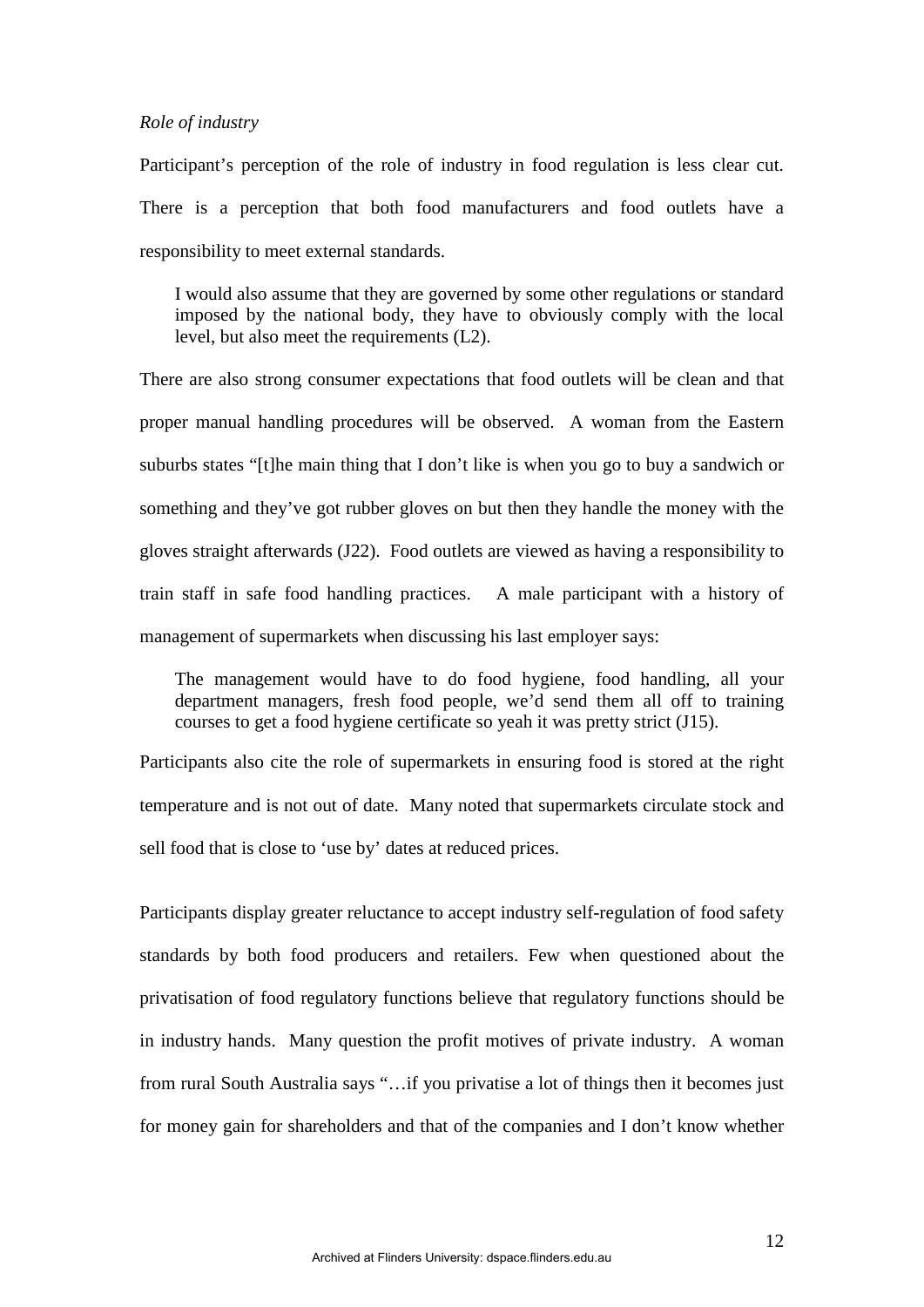that would be a benefit" (J44). Others raise issues around the accountability of food

producers in comparison to government.

Just that being a private company doing it and whether short cuts are taken, that sort of thing, I don't know. With the way some other things have been privatised I just, yeah, I don't know, the buck stops with the government (J3).

One participant also highlights the difficulties in moving from standards to the non-

enforceable codes of practice that underpin private management of food safety. She

says:

…if you're going to have regulations with bite, it's no use having codes of practice. You have to have something that you can enforce, and codes of practices, - lovely things on paper! There's always somebody who won't go with the code of practice (J9).

Despite a growing emphasis upon food production from the farm-gate to table, the role of primary producers is largely ignored by participants in this study with only one participant citing the role of "farmers themselves…it's partly their responsibility to ensure the quality of the food" (L5). This may reflect a high level of trust in Australian framing practices. A woman from the Eastern suburbs notes for example, that:

We're very lucky in this country because ...we're told that our farmers are the best in the world and you know, they probably are…they're very efficient, they're very clean. It's constantly reinforced with us all that we grow clean food (J24).

# *Role of the individual*

A final theme relates to personal responsibility for food safety. There is little evidence of "political consumerism" in the form of consultation or dialogue around food regulation with only two participants involved in consumer groups concerned with food issues, one with a group concerned with animal welfare and the other with biological framing techniques (Halkier et al 2007). There is evidence however, of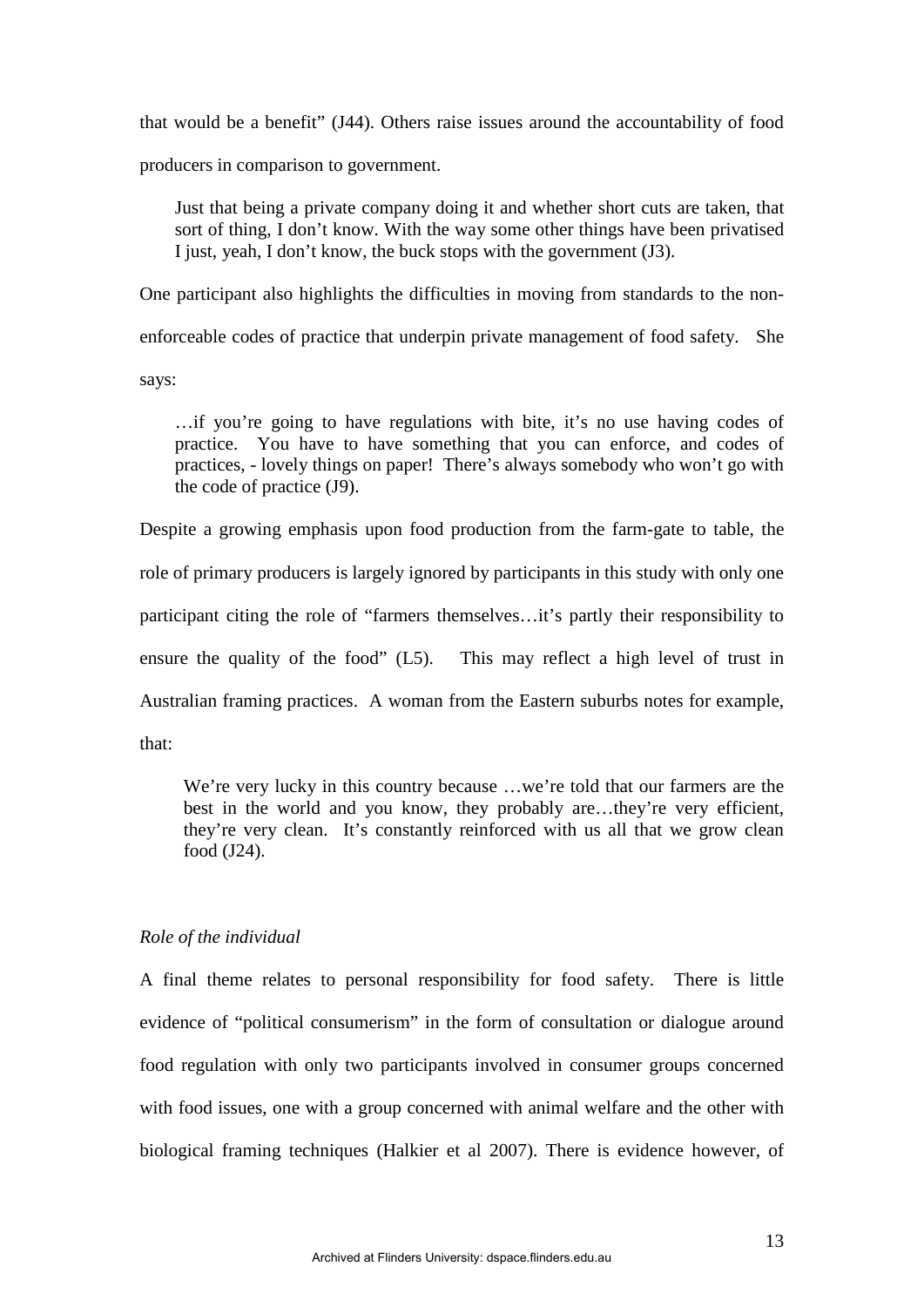active and informed individualised consumption with participants seeking information about food from both formal and informal networks. One participant describes getting information from "health magazines which is where we got our information on canola" (J17) and another through "the website and…lots of emails that I receive about any things like that" (J22).

Participants also demonstrate active consumption through personal food safety practices, viewing themselves as an integral part of food safety chain. One woman from the eastern suburbs exemplifies this belief, arguing that:

You've got to take responsibility in the end for what you put in your mouth so if you know, if you're prepared to trust the government then that's fine but I think you can't always then turn around and say, but you said this was safe and if you didn't actually wash it before you cooked it or you left it sitting on the bench and then it went off and then you, you know froze it and then you reheated it and you know, there comes a point where you've got to do it yourself. (J24)

Personal responsibility for food safety centres on strategies for food purchasing, storage and preparation. To ensure the food they are purchasing is safe to eat participants use 'use by' and 'best by' dates; visual cues; and the smell and feel of fresh produce. They also discriminate about where they purchase food with many stating they would not purchase food "anywhere that looks as though it's not been cleaned" (J9). Participants also place trust in food outlets that they have established relationship with. One woman says "I guess the guy, like at [suburb], I know he gets his fish in – you know, fresh". (J29)

Storage strategies centre on appropriate refrigeration of purchased and prepared food. A woman from the eastern suburbs notes that "you can get a nice piece of meat home …if you don't store it or you don't cook it through well then you could have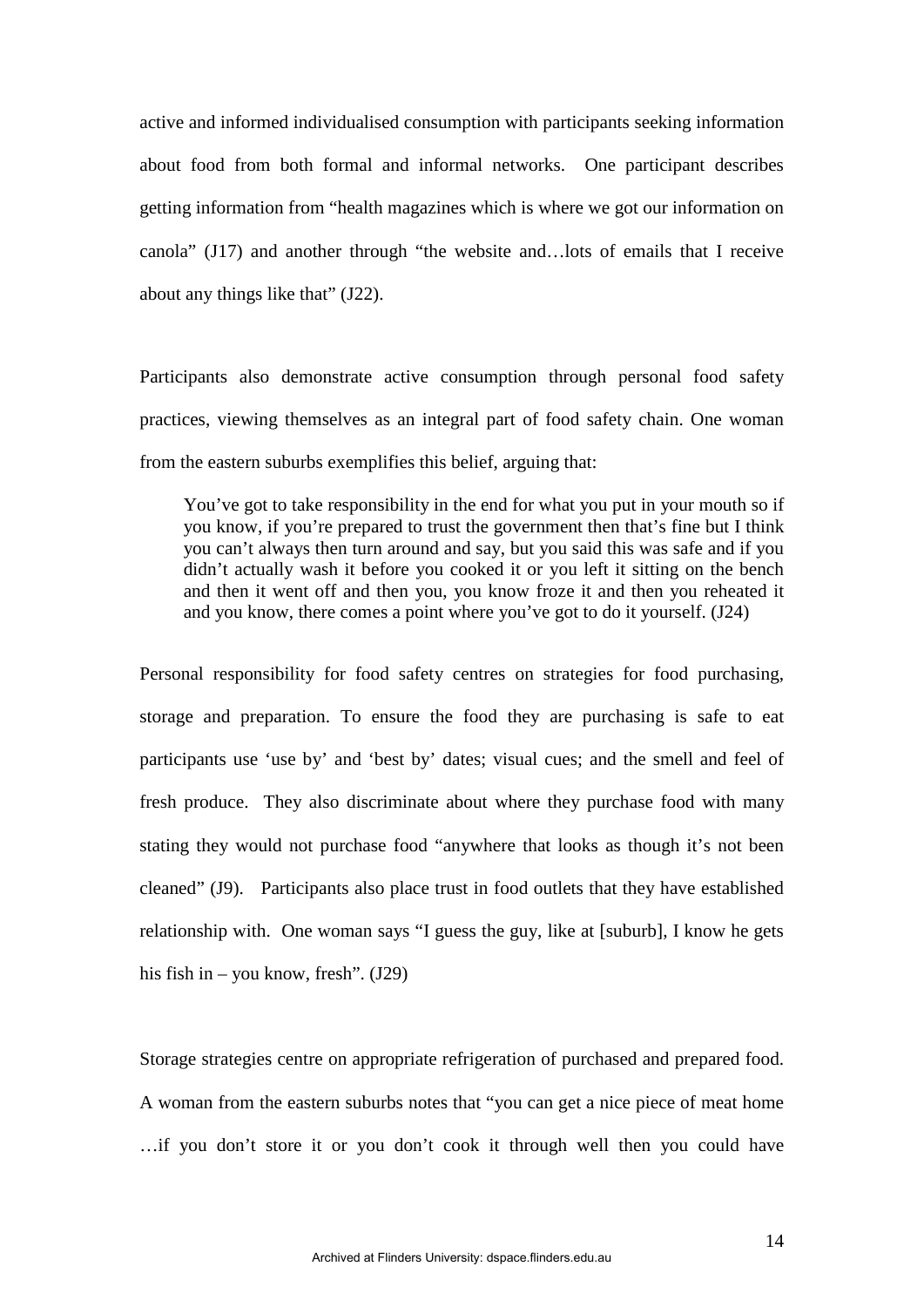problems" (J21). Food preparation strategies include care about the products used; cleanliness; and use of separate cutting boards and knives for meat, chicken and vegetables. This is viewed as an effective means of preventing food poisoning leading one woman to say:

I sort of in my own self try to avoid those situations full stop anyway and when in doubt chuck it out, you know. So I feel confident in the food choices that I make but also in my preparation choices and like I said when in doubt chuck it out (J10).

# **Discussion**

This research demonstrates that the perceptions of Australian consumers about who regulates food can be separated into distinct categories: government, industry, and the individual or personal responsibility. These themes reproduce ideas about food governance associated with neoliberalism evident in an increasing role for industry through of privatisation of regulatory functions and increasing consumer involvement in, and personal responsibility for management of food risks.

Participants in this study, primarily associate food governance with government, most commonly with health departments and the Federal government. While few participants could name the national food regulator there was a strong belief that someone, somewhere 'out there' had the responsibility of regulating the quality and safety of food. The extent to which this is being done well by government was discussed, and in contrast to European findings (Poppe & Kjærnes 2007; Berg 2004), there was a belief that Australian authorities administered high standards, reflecting a high level of trust in food regulation. Giddens (1991) argues that trust is required where there is a lack of knowledge about the *trusted* by the *truster*, while for Luhmann (2000: 95) "trust is only required if a bad outcome would make you regret your action." For Biltgard (2008) trust can be taken-for-granted and is habitual. Trust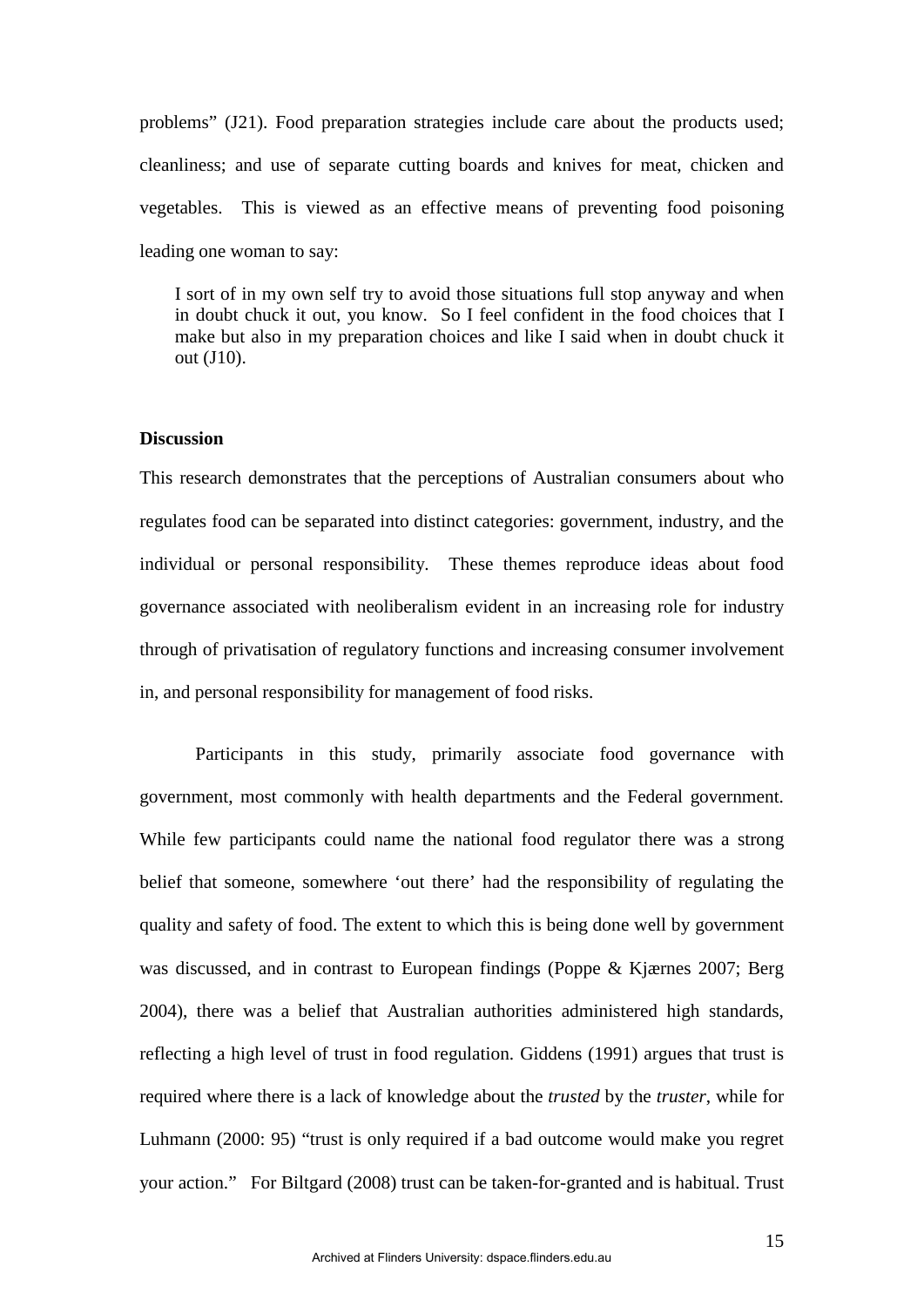is based on the assumption that the world will operate as it has before and that as long as this occurs trust is automatic (Misztsal 1996). We do not reflect on whether we should trust, but rather trust "because nothing has happened so far to indicate that we should not"(Biltgard 2008: 106). Habit reduces the complexity of the choice through the predictability of the social world resulting in action which is automatic rather than reflective, with trust only becoming a conscious choice when expectations are not met.

In this case participants display little knowledge of, but a good deal of trust in the social systems responsible for food regulation. Following Biltgard, a capacity to trust food regulation is habitual and taken for granted. This attitude that may be attributed in part, to a lack of bad outcomes in the form of major food scares. Lupton (2005) in comparable research, found that Australians placed little emphasis upon the food 'threats', including GM foods, BSE and food poisoning, identified in studies undertaken in other contexts. She attributes this to geographical isolation and a perception of limited food importation. A finding of lack of concern with food threats was replicated in this study with participants expressing confidence in governance of food. Any doubts about the role of government in food governance relate solely to the ability to monitor food standards. Indeed, policing or implementing the standards was readily acknowledged by participants as a difficult challenge, possibly reflecting the division of labour in food governance (Healy et al 2003; Sacks et al 2008). These results resonate with other studies of food trust which demonstrate that consumers are reasonably sanguine about the ability of the Australian regulatory system to successfully manage the food supply (Coveney 2007).

While the role of industry was cited there was greater ambivalence about its role in food regulation. It was clear that respondents expect certain standards of hygiene in

16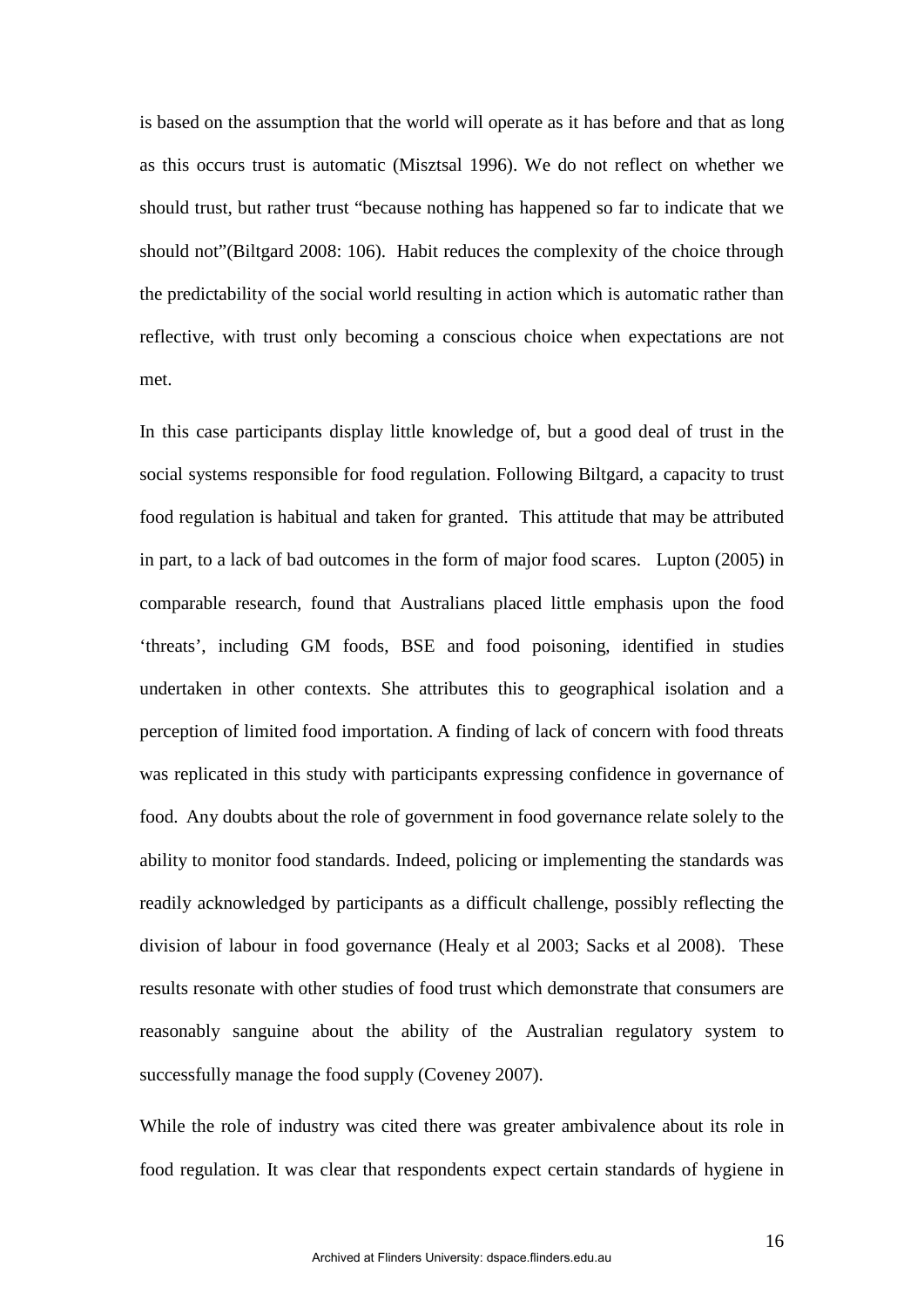shops and stores and that these standards are established and policed by external agencies. This is contrary to British experience where public trust in government to maintain standards was damaged by high profile food scares (Wales et al 2006; Halkier & Holm 2006; Sassatelli & Scott 2001) resulting in greater reliance upon the establishment of industry standards to restore confidence (Halkier & Holm 2006; Havinga 2006). While there is evidence of "roll-out" neoliberalism in Australia evident in the separation of regulatory functions from government through the establishment of FSANZ; greater reliance upon the food industry to self-regulate food hygiene and the use of industry codes of practice to regulate areas such as food marketing (Guthman 2008; Handsley et al 2009; Henderson et al 2009; Hobbs et al 2002; Winger 2003) there was an expectation in this study, that the governance of food hygiene not be privatised, with concerns that the profit motive could prove to be a barrier to proper food governance. Havinga (2006) argues that while government and the food industry have common goals in protecting the food supply, food producers are essentially economic actors insofar as compliance with standards if not externally governed, may depend upon profit. Participants in this study echo this view. The fact that few respondents considered food producers, especially primary producers, as part of the regulatory framework in the food supply may indicate a particular trust in primary producers or alternately taken for granted trust in food production.

Finally, the role of the individual in taking a personal responsibility for food safety was evident. For Guthman (2008), neoliberalism is associated with subjectivities in which market rationalities are employed in day-to-day behaviour; that is, food choice is assumed to be made in relation to consideration of the costs and benefits of that product. This can be viewed as an example of the responsibilisation of food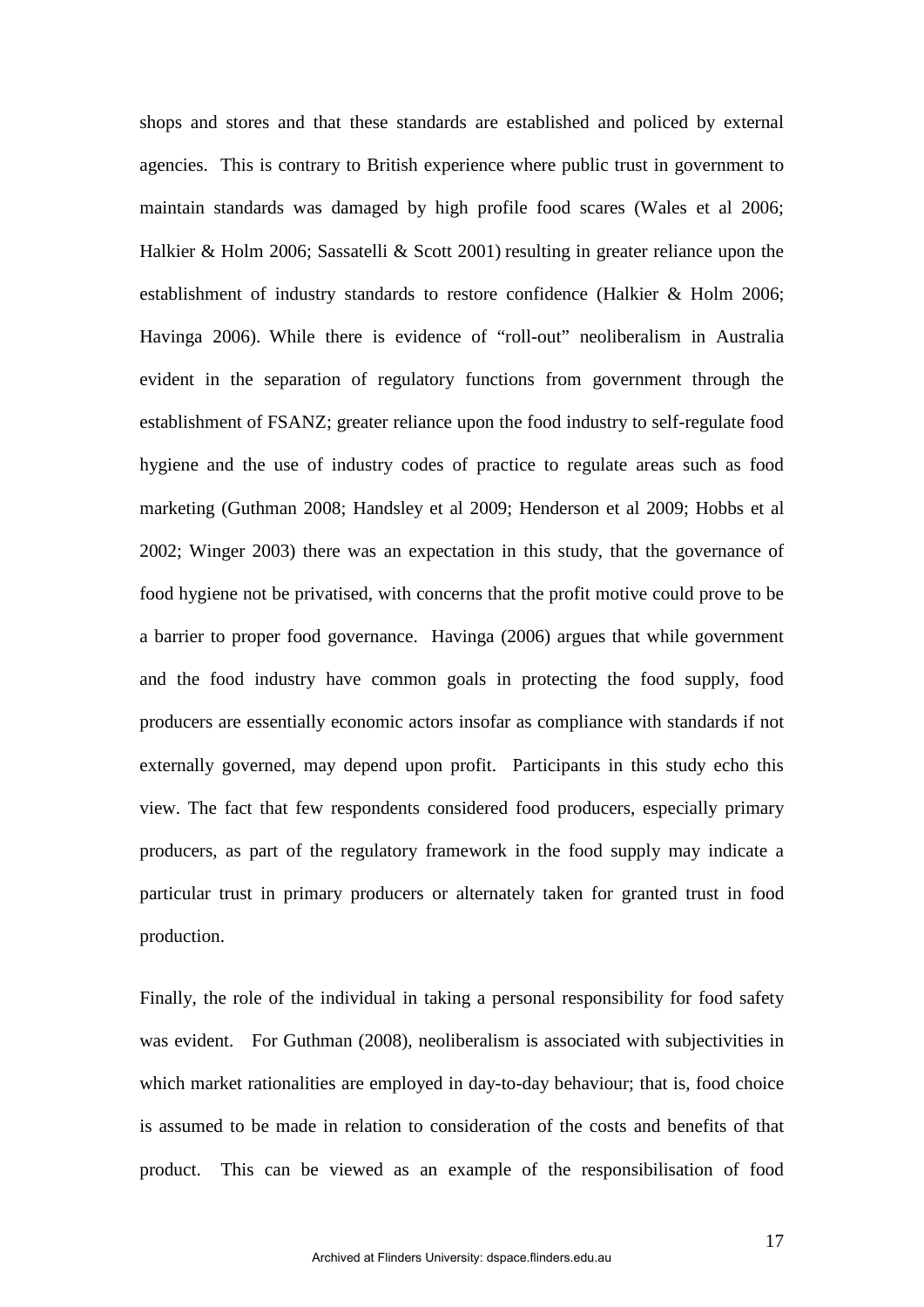consumption insofar as consumers are expected to protect themselves not only through food choice but also through food safety routines (Halkier et al. 2007). Strategies like observation of 'use by dates' and the visual cues given by food of questionable quality were mentioned frequently in this study. Further, it is evident that participants take their responsibility for food choice and food safety for granted. The responsibilisation of consumers is best exemplified by one respondent noting that "You've got to take responsibility for what you put in your mouth…." Despite acceptance of responsibility for informed consumption, there is little evidence of political consumerism in the form of involvement in consultation about food governance or with groups concerned with food politics (Halkier et al 2007). A lack of political consumerism may reflect few formal mechanisms for this involvement or alternately, lack of awareness of food governance mechanisms (*Australia and New Zealand Food Regulation Ministerial Council Principles and Protocols for the Development of Food Regulation Policy Guidelines* 2008).

# **Conclusion**

In conclusion, when comparison is made with food regulation between Europe and in particular the United Kingdom and Australia it is clear that food regulation in both regions is informed by neoliberalism insofar as international free trade and food safety treaties have diminished the extent of control of national governments over internal food safety standards. In Europe this is reflected in the role of the European Food Safety Authority in advising on food safety principles and in Australia in the development of the bi-national regulatory board, FSANZ.

There are differences between regions however, primarily related to the degree of consumer involvement and transparency built into the system. Food scares in Europe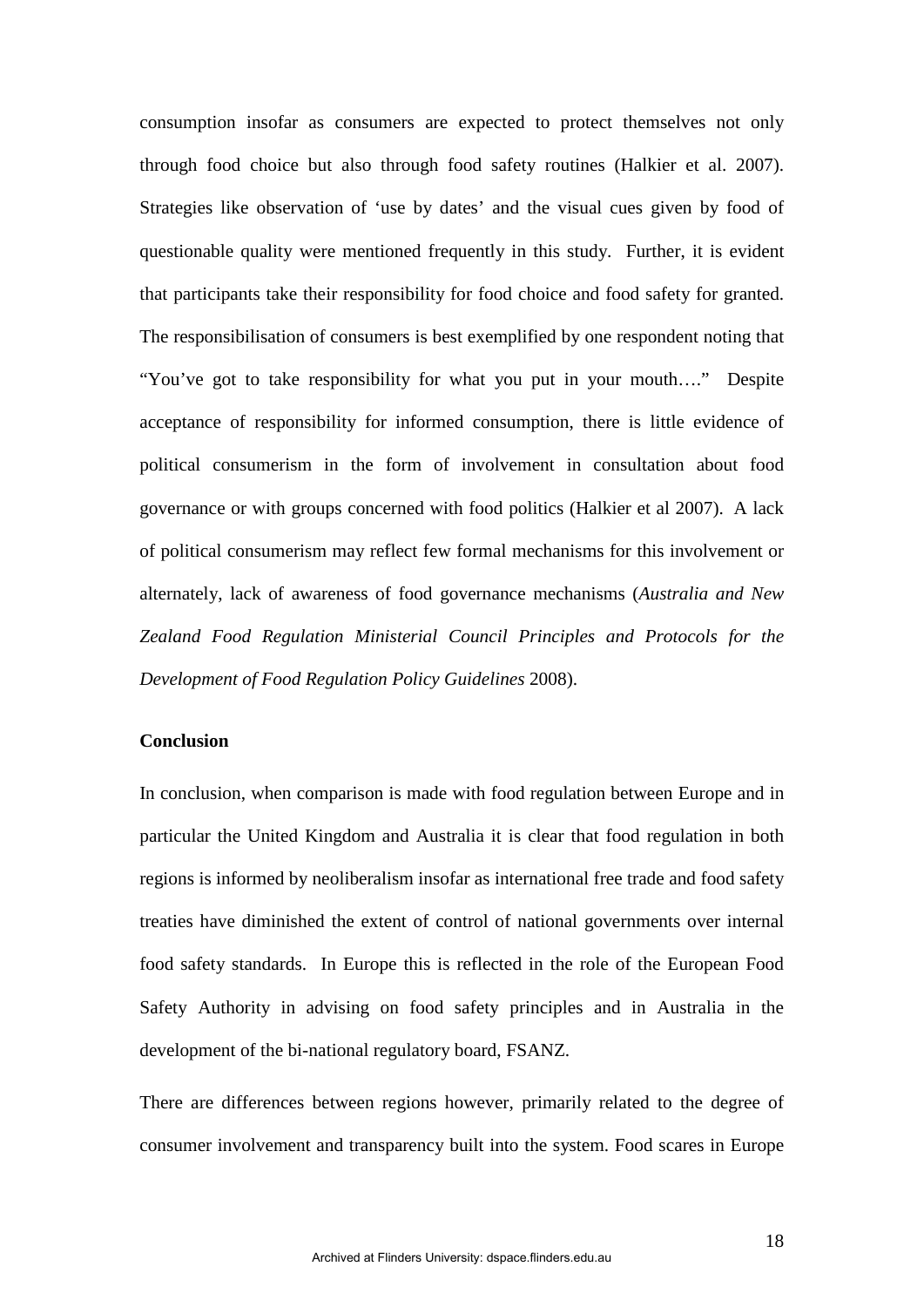have resulted in food governance mechanisms which promote transparency through greater industry and consumer involvement in food governance (Wales et al 2006; Havinga 2006). Australia in contrast, has a fragmented food governance system which is largely in the hands of government and semi-governmental regulatory authorities with less transparency around food governance (Healy et al 2003; Sacks et al 2008). Despite, or even because of, this, Australian consumers display considerable trust in government to protect food safety, expressing concerns about the motives of private businesses. The level of trust in food governance suggests that this trust may be habitual and taken for granted arising from a lack of negative experiences of food safety (Biltgard 2008). As such, while consumers in this study can be understood as being 'responsibilised' insofar as they take personal responsibility for food safety, there is less evidence of the politicisation of food that is evident in research undertaken in Europe, (Poppe & Kjærnes 2007; Berg 2004) which may arise in part, from a lack of exposure to major food scares.

## **References**

*Australia and New Zealand Food Regulation Ministerial Council Principles and Protocols for the Development of Food Regulation Policy Guidelines* (2008) Food Regulation Standing Committee, Principles and Protocols Working Group: Canberra. http://www.health.gov.au/internet/main/publishing.nsf/Content/foodsecretariat-

policydocs.htm#revised

- Beers, M (1996). Haemolytic-ureamic syndrome: of sausages and legislation. *Australian and New Zealand Journal of Public Health*, 20(5), 453-454.
- Berg, L., Kjaernes, U, Ganska, E., Minia, V, Voltchkova, L., Halkier, B & Holm, L. (2005). Trust in food safety on Russia, Denmark and Norway. *European societies*, 7(1), 103-129.
- Berg, L. (2004). Trust in food in the age of mad cows disease: a comparative study of consumers' evaluation of food safety in Belgium, Britiain and Norway. *Appetite*, 42, 21-32.
- Bergeaud-Blacker, F. and Ferrenti, M. (2006). More politics, stronger consumers? A new division of responsibility for food in the European Union. *Appetite*, 47(2), 134-142.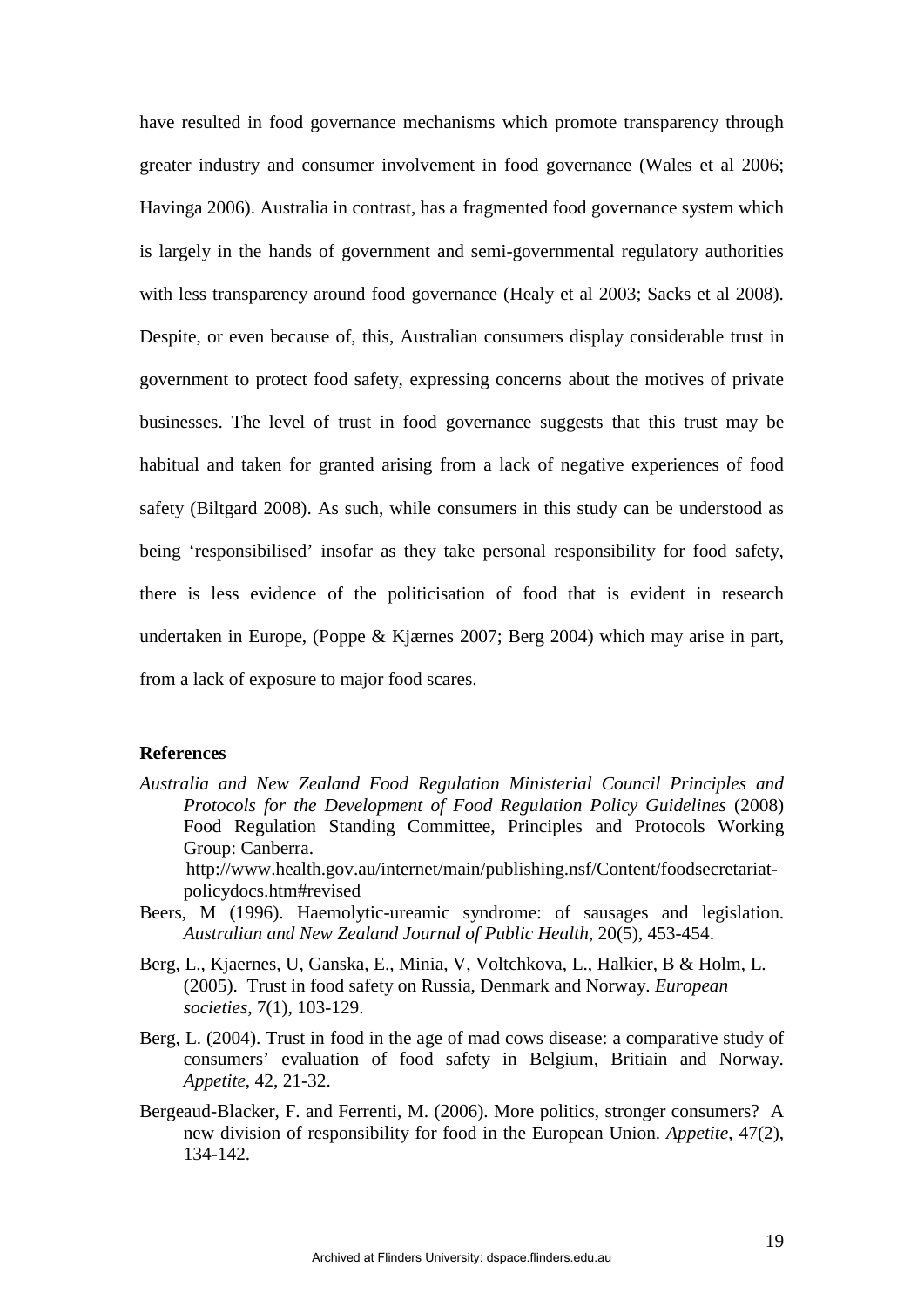- Bildtgard, T. (2008). Trust in food in modern and late-modern societies. *Social Science Information,* 47, 99-128.
- Blair, W. (1998) Food: a growth industry. Report of theFood Regulation Review. Commonwealth of Australia. Canberra.
- Brown, S. & Gerz, C. (2008). Privatising farm justice work: Regulating labor through voluntary certification and labelling. *Geoforum,* 39, 1184-1196.
- Coveney, J (2007). Food and trust: Building an Australian picture'. *Public Health Nutrition*, 11(3), 237-245.
- Coveney, J (2006). *Food, Morals and Meaning: The Pleasure and Anxiety of Eating*. London: Routledge.
- Food Standards Australia New Zealand. [FSANZ] (2008). *Consumer Attitudes Survey 2007: A benchmark survey of consumers' attitudes to food issues* Canberra: Food Standards Australia New Zealand.
- Giddens, A (1991). *Modernity and Self-Identity: Self and Society in the Late Modern Age*. Stanford: Stanford University Press.
- Green J., Draper A. & Dowler E. (2003). Short cuts to safety: risk and "rules of thumb" in accounts of food choice. *Health Risk and Society*, 5(1), 33-52.
- Gruber, J., Brooke-Taylor, S, Goodchap, J. & McCullum, D. (2003). Regulation of food commodities in Austrlaia and New Zealand, *Food Control,* 14, 367-373.
- Guthman, J. (2008). Neoliberalism and the making of food politics in California. *Geoforum,* 39, 1171-1183.
- Halkier, B. & L. Holm (2006). Shifting responsibilities for food safety in Europe: An introduction. *Appetite*, 47(2), 127-133.
- Halkier, B., Holm, L., Domingues, M., Maggaudda, P., Nielsen, A. & Terragni, L (2007). Trusting, complex, quality conscious or unprotected?: Constructing the food consumer in different European national contexts. *Journal of Consumer Culture*, 7, 379-402.
- Handsley, E., Mehta, K., Coveney, J. & Nehy, C. (2009). Regulatory axes on food advertising to children on television, *Australian and New Zealand Health Policy*, 6(1).
- Havinga, T. (2006). Private regulation of food safety by supermarkets, *Law and Policy*, 28(4), 515-533.
- Healy, M., Brooke-Taylor, S. & Liehne, P (2003). Reform of food regulation in Australia and New Zealand, *Food Control*, 14, 357-365.
- Henderson, J., Coveney, J, Ward, P. & Taylor, A. (2009). Governing childhood obesity: Framing regulation of fast food advertising in the Australian print media. *Social Science and Medicine*, 69(9), 1402-1408.
- Hobbs, J., Fearne, A. & Spriggs, J. (2002). Incentive structures for food safety and quality assurance: An international comparison, *Food Control,* 13, 77-81.
- Holmberg, L., Coveney, J., Henderson, J. & Meyer, S (2010). What should primary health care practitioners know about factors influencing young people's food choice? *Australasian Medical Journal* 1(4),156-163.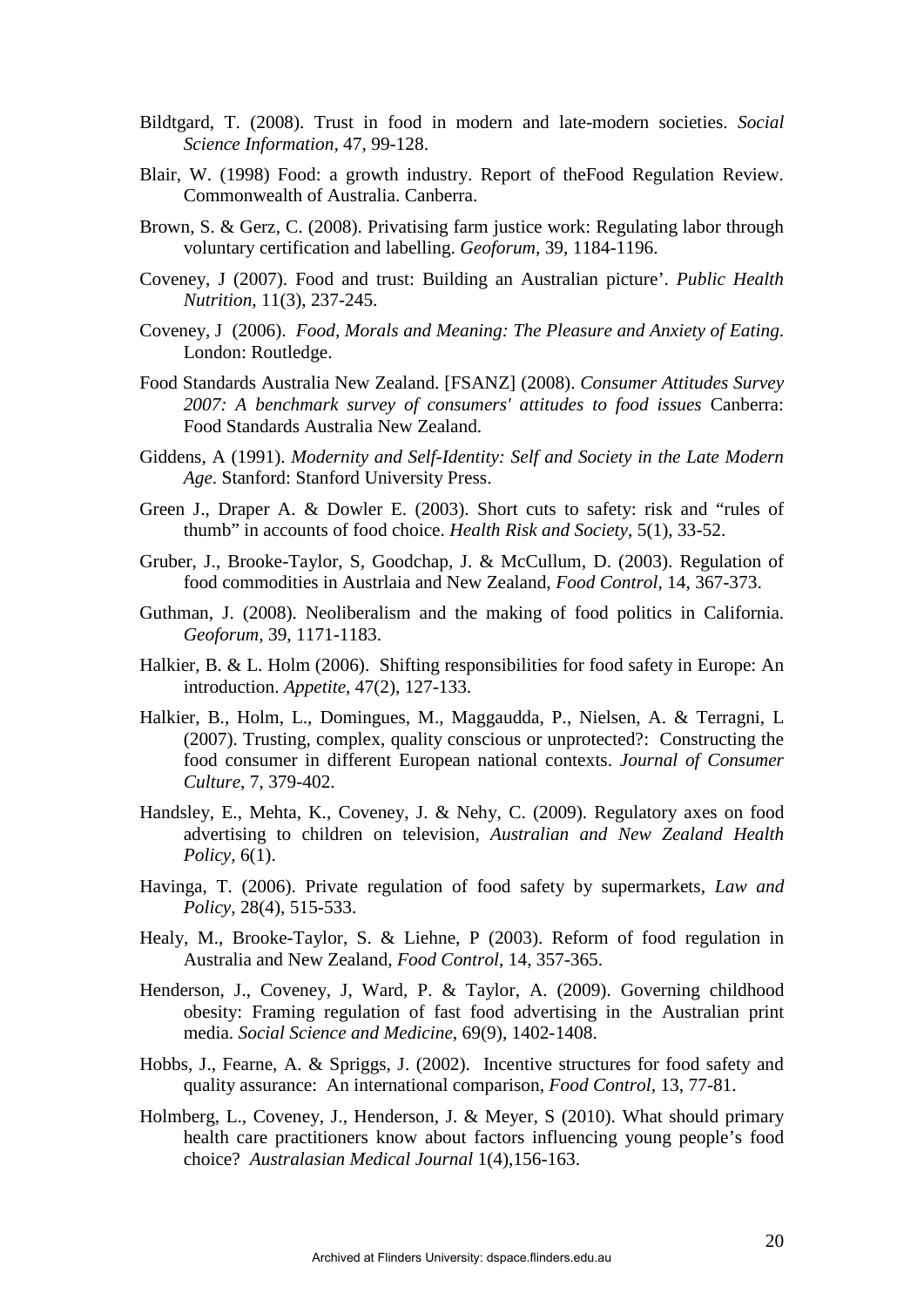- Kjaernes, U, Harvey, M. Ward, A. (2007). *Trust in food: A comparative and institutional analysis*. Hampshire: Palgrave.
- Luhmann, N. (1995). Social systems. Stanford, Calif.: Stanford University Press.
- Luhmann, N: (2000). Familiarity, Confidence, Trust: Problems and Alternatives. In: Gambetta D, editor. *Trust: Making and Breaking Cooperative Relations*. Oxford: Blackwell.
- Lupton, D. (2003). *Medicine as Culture.* London: Sage.
- Lupton D (2005). Lay discourses and beliefs related to food risks: An Australian perspective. *Sociology of Health and Illness*, 27(4), 448-67.
- Martin, T., Dean, E., Hardy, B., Johnson, T., Jolly, F., Matthews, F., McKay, I., Souness, R. & Williams, J. (2003) A new era for food safety regulation in Australia, *Food Control*, 14: 429-438.
- Misztal, B. (1996). Trust in Modern Societies. Cambridge: Polity Press.
- Neuman, W. (1997). *Social research methods: Qualitative and quantitative approaches* 3rd ed., Allyn & Bacon: Needham Heights, MA.
- Patton, M (2002). *Qualitative Research and Evaluation methods*. Thousand Oaks: California: Sage.
- Popay, J., Rogers, A & Williams, G. (1998). Rationale and standards for the systematic review of qualitative literature in health services research. *Qualitative Health Research*, 8(3), 341-351.
- Poppe, C & Kjærnes, U. (2007). *Trust in food in Europe: A comparative analysis*, Olso: National Institute for Consumer Research.
- Sabel, C. F. (1993). Studied Trust Building New Forms of Cooperation in a Volatile Economy. *Human Relations,* 46(9), 1133-1170.
- Sacks, G., Swinburn, B. & Lawrence, M (2008). A systematic policy approach to changing the food system and physical environments to prevent obesity, *Australia and New Zealand Health Policy*, 5, 5-13.
- Sassatelli, R., and Scott, A (2001). Novel Food, New Markets and Trust Regimes. *European Societies*, 3(2), 213-244.
- Scott, A., Christie, M. & Midmore, P. (2004). Impact of the 2001 foot-and-mouth disease outbreak in Britain: implications for rural studies. *Journal of Rural Studies*, 20, 1-14.
- Shaw, A. (2002). "It goes against the grain": Public Understandings of genetically modified (GM) food in the UK, *Public Understandings of Science*, 11, 273-291.
- Shepard, B. H., & Sherman, D. M. (1998). The Grammars of Trust and General Implications. *Academy of Management Review,* 23(3), 422-438.
- Shilling, C. (2002). 'Culture, the 'sick role' and the consumption of health'. *British Journal of Sociology,* 53, 621-638.
- Strauss, A. & Corbin, J (1998). *Basics of Qualitative Research: Techniques and Procedures for Developing Grounded Theory*. Thousand Oaks: Sage.
- Strauss, A. & Corbin, J: (2004). Open Coding. In: Seale C, editor. *Social Research Methods*. London: Routledge.